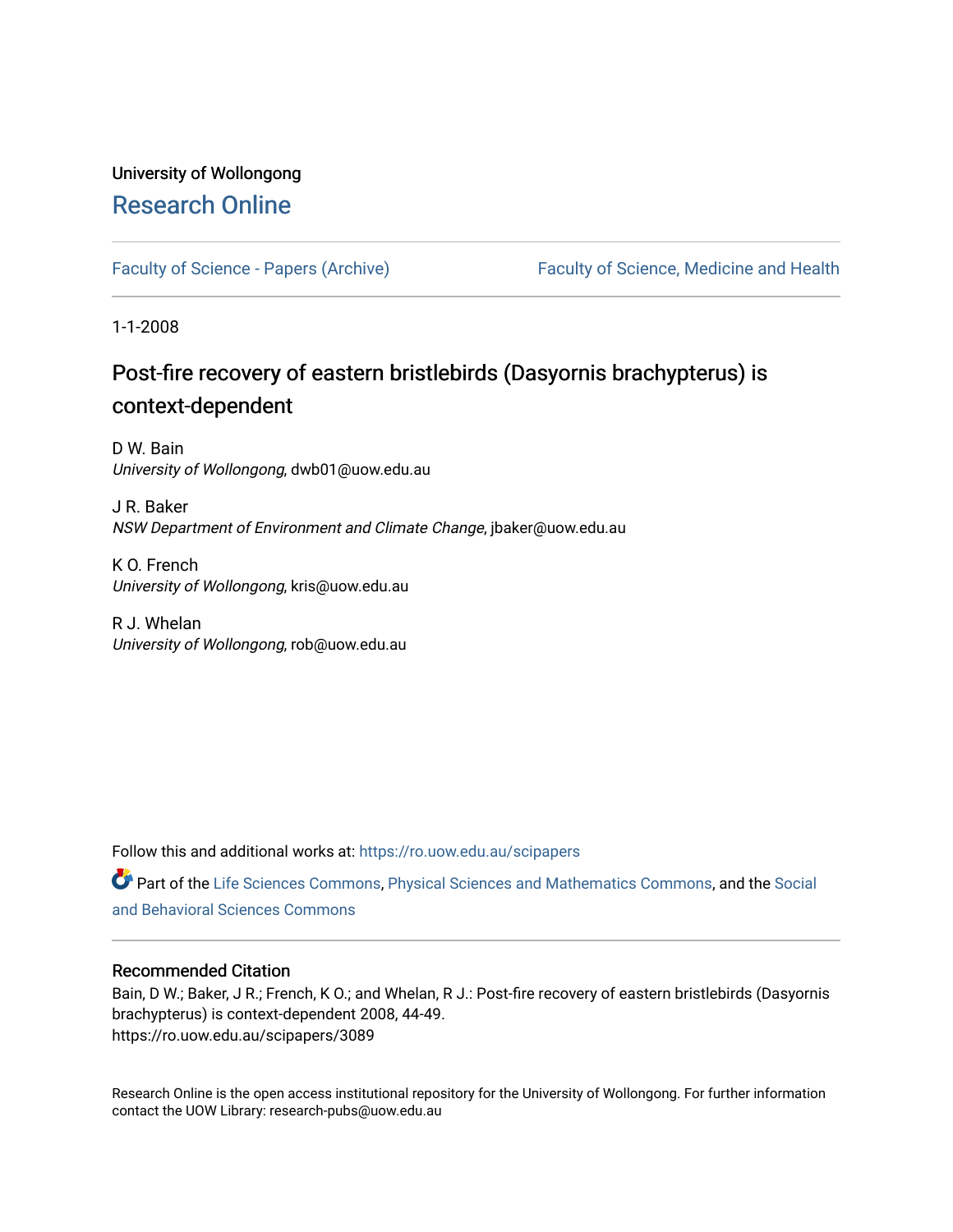## Post-fire recovery of eastern bristlebirds (Dasyornis brachypterus) is contextdependent

### **Abstract**

In late December 2003, a wildfire in the Jervis Bay region of New South Wales burned through an area that previously supported a large population of the endangered eastern bristlebird (Dasyornis brachypterus). The eastern bristlebird has been described as fire-sensitive, and fire is implicated in the decline of the species. The frequency of occurrence of bristlebirds was investigated in the second week after the fire in a range of sites varying in fire intensity. Bristlebirds were found in burned habitats but were less common in the sites that were more intensely burnt. Bristlebirds had been surveyed along transects in this area two months before this fire and were surveyed again 1, 9 and 13 months after the fire. Compared with prefire numbers, bristlebird numbers decreased in burnt areas after the fire and increased in unburnt areas. This pattern was evident for up to nine months after the fire, after which bristlebird numbers returned towards prefire levels in both burnt and unburnt vegetation. This is in contrast to some previous research on bristlebirds and fire. We suggest that bristlebirds avoided the fire by moving to unburnt areas and returned later when conditions were more suitable. We consider that the apparently slight impact of this fire on bristlebirds was due to the close proximity of unburnt habitat and other refuges. The response of bristlebirds and presumably other birds to fire is likely to be strongly context-dependent, so fire management may be able to be designed so as to be compatible with the conservation of local bristlebird populations.

### Keywords

Post, fire, recovery, eastern, bristlebirds, Dasyornis, brachypterus, context, dependent

### **Disciplines**

Life Sciences | Physical Sciences and Mathematics | Social and Behavioral Sciences

### Publication Details

Bain, D., Baker, J. R., French, K. O. & Whelan, R. J. (2008). Post-fire recovery of eastern bristlebirds (Dasyornis brachypterus) is context-dependent. Wildlife Research, 35 (1), 44-49.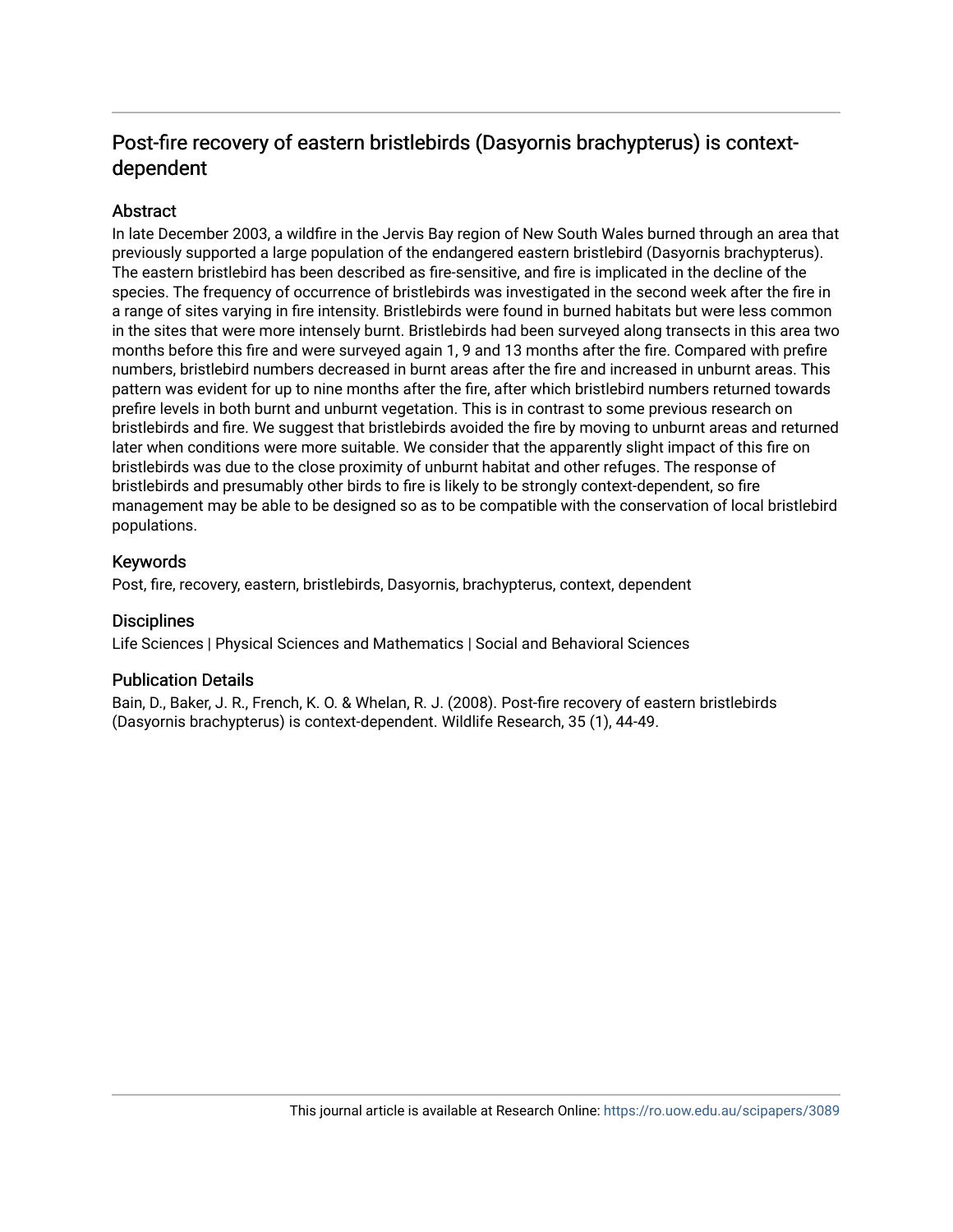# **Post-fire recovery of eastern bristlebirds (***Dasyornis brachypterus*) **is contextdependent**

*Wildlife Research*, 2008, **35:** 44-49

D.W. Bain<sup>A</sup>, J.R. Baker<sup>B</sup>, K.O. French<sup>A</sup> and R.J. Whelan<sup>AC</sup>

A Institute for Conservation Biology and Law, University of Wollongong, Wollongong, NSW 2522, Australia.

B Biodiversity Conservation Science Section, NSW Department of Environment and Climate Change, PO Box 1967, Hurstville, NSW 2220, Australia.

 $\sigma$ Corresponding author. Email: rob@uow.edu.au

**Key Words**: fire, eastern bristlebird, recolonisation, habitat, **Running Head**: Eastern Bristlebird Response to Fire.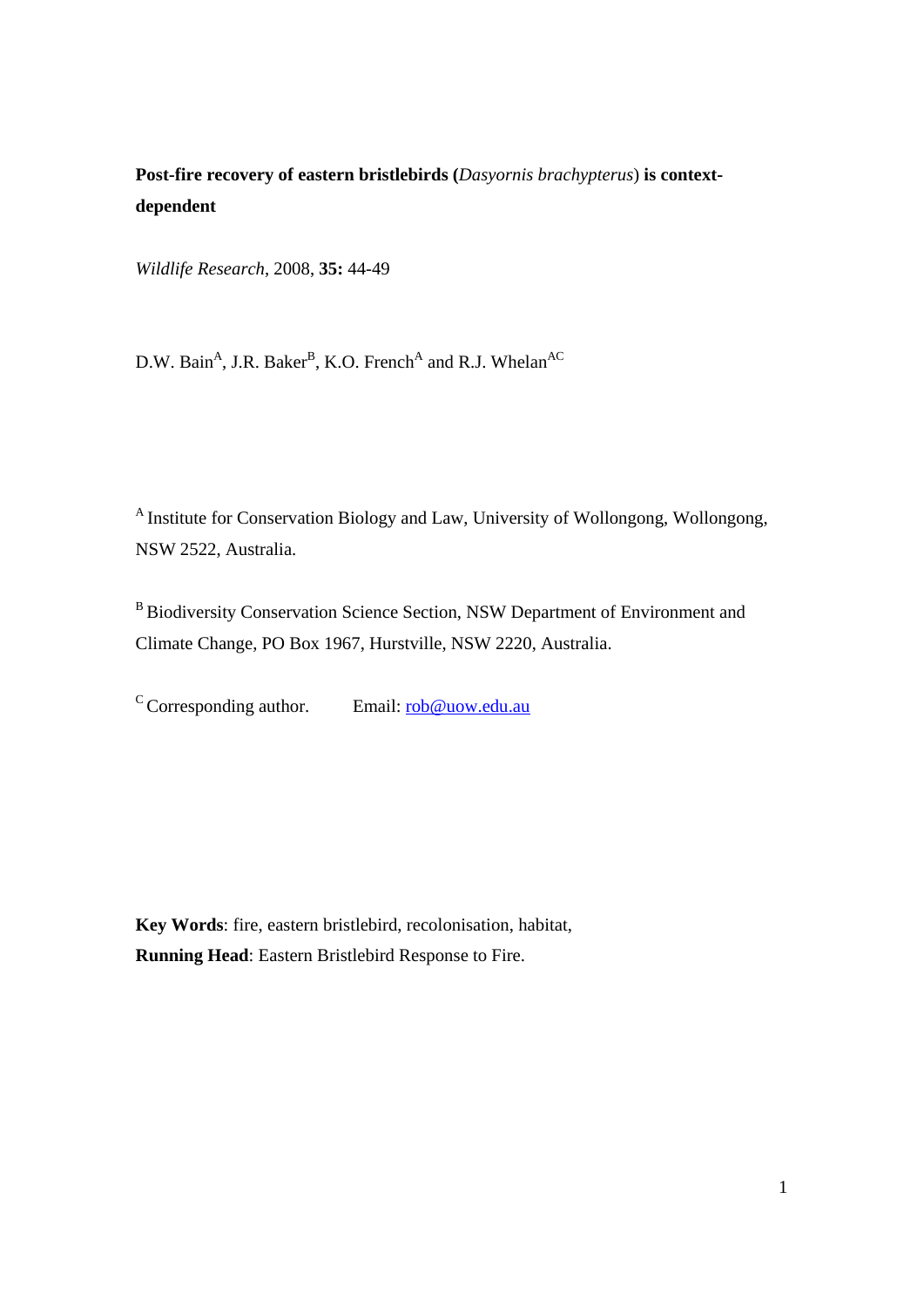#### **Abstract**

In late December 2003, a wildfire in the Jervis Bay region of NSW burned through an area that previously supported a large population of the endangered eastern bristlebird (*Dasyornis brachypterus*). The eastern bristlebird has been described as fire-sensitive, and fire is implicated in the decline of the species. The frequency of occurrence of bristlebirds was investigated in the second week after the fire in a range of sites varying in fire intensity. Bristlebirds were found in burned habitats but were less common in the sites that were more intensely burned. Bristlebirds had been surveyed along transects in this area two months prior to this fire and were surveyed again 1, 9 and 13 months postfire. Compared with pre-fire numbers, bristlebird numbers decreased in burnt areas after the fire and increased in unburnt areas. This pattern was evident for up to nine months post-fire, after which bristlebird numbers returned towards pre-fire levels in both burnt and unburnt vegetation. This is in contrast to some previous research on bristlebirds and fire. We suggest that bristlebirds avoided the fire by moving to unburnt areas and returned later when conditions were more suitable. We consider that the apparently slight impact of this fire on bristlebirds was due to the close proximity of unburnt habitat and other refuges. The response of bristlebirds and presumably other birds to fire is likely to be strongly context-dependent, so fire management may be able to be designed so as to be compatible with the conservation of local bristlebird populations.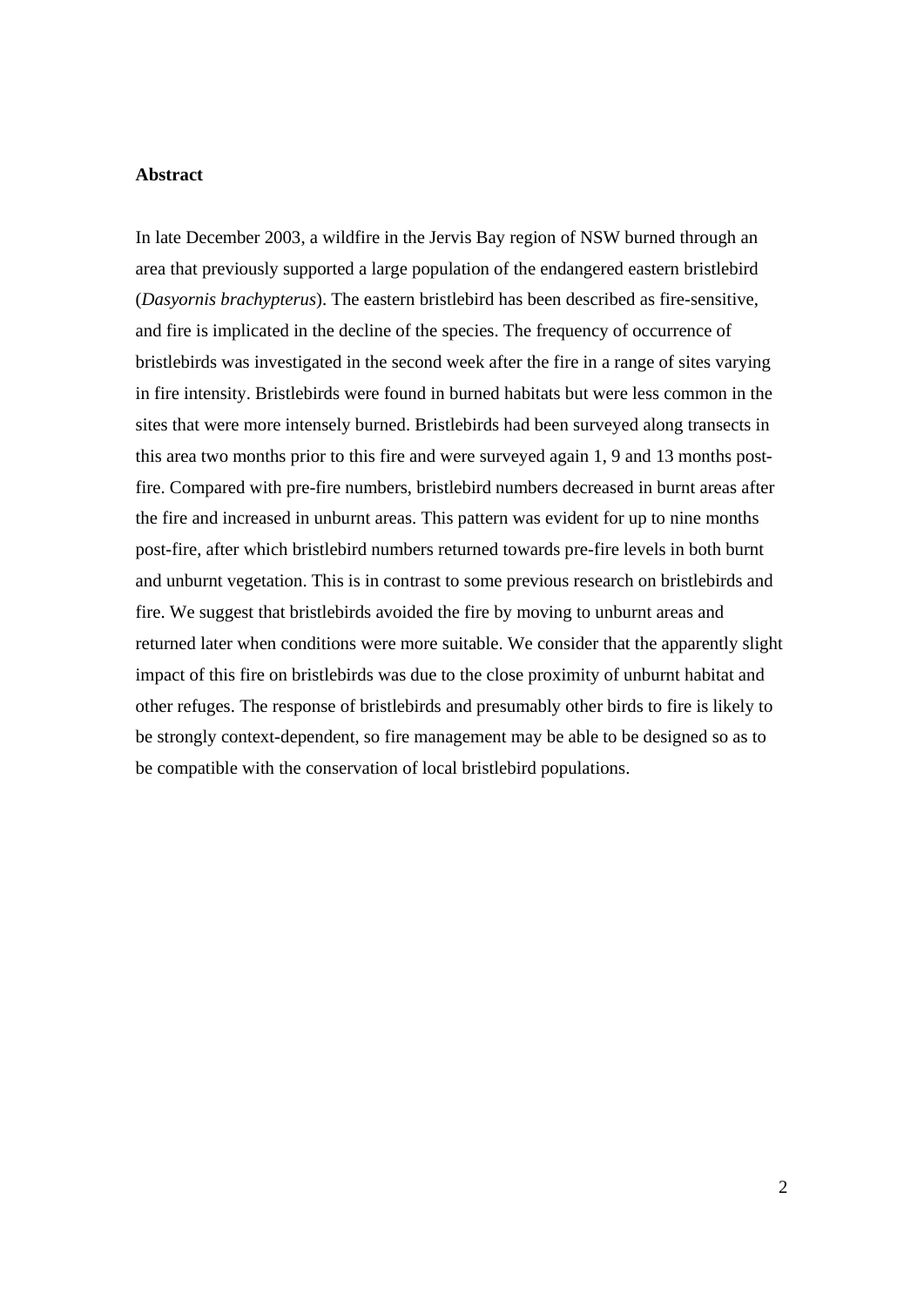#### 1 **Introduction**

2

3 Fire has been present in Australia since the Tertiary Period (Kemp 1981) and much of the 4 flora of Australia has evolved characteristics that allow survival after this disturbance 5 (Gill 1981). Much of Australia's fauna has also evolved with the influence of fire, 6 resulting in a range of responses from avoidance to exploitation (Keith *et al.* 2002; 7 Whelan *et al.* 2002). The variation in response to fire among Australia's fauna can be 8 explained by a combination of life history, biology and fire regime (Whelan *et al.* 2002), 9 and escape behaviours are expected to become less effective as the size, frequency or 10 intensity of fire increases. 11 12 Many species, including some bird species, take advantage of post-fire conditions. Loyn 13 (1997) found that birds that feed in open ground, such as the flame robin (*Petroica*  14 *phoenicea*), scarlet robin (*Petroica multicolor*), buff-rumped thornbill (*Acanthiza*  15 *reguloides*) and superb fairy-wren (*Malurus cyaneus*), thrived for three years post-fire by 16 exploiting low shrub regrowth. Some insectivores and raptors respond immediately, to 17 take advantage of easy hunting of prey disturbed by fire (Woinarski and Recher 1997). 18 19 The change in population size after a single fire cannot be viewed as indicating a 'typical' 20 response, because response will depend on specific fire characteristics such as intensity 21 and extent, the time since the previous fire and on long-term fire histories (Bradstock *et*  22 *al.* 2005). For example, variation in response to fires was recorded in the splendid fairy-23 wren; there was no direct mortality as a result of a fire after a six-year fire-free period 24 (Rowley and Brooker 1987), but two more fires in the ensuing three years each caused a 25 decline in numbers (Russell and Rowley 1993). 26 27 There are species that are fire-sensitive because they are unable to avoid the direct effects 28 or they depend on resources that are removed by fire, such as dense vegetation. For 29 example, the rufous bristlebird (*Dasyornis broadbenti*) was not recorded in the area of a 30 single large fire in eastern Victoria until two years post-fire (Reilly 1991). Western 31 bristlebirds (*Dasyornis longirostris*) took 2 - 6 years to recolonise moister areas after a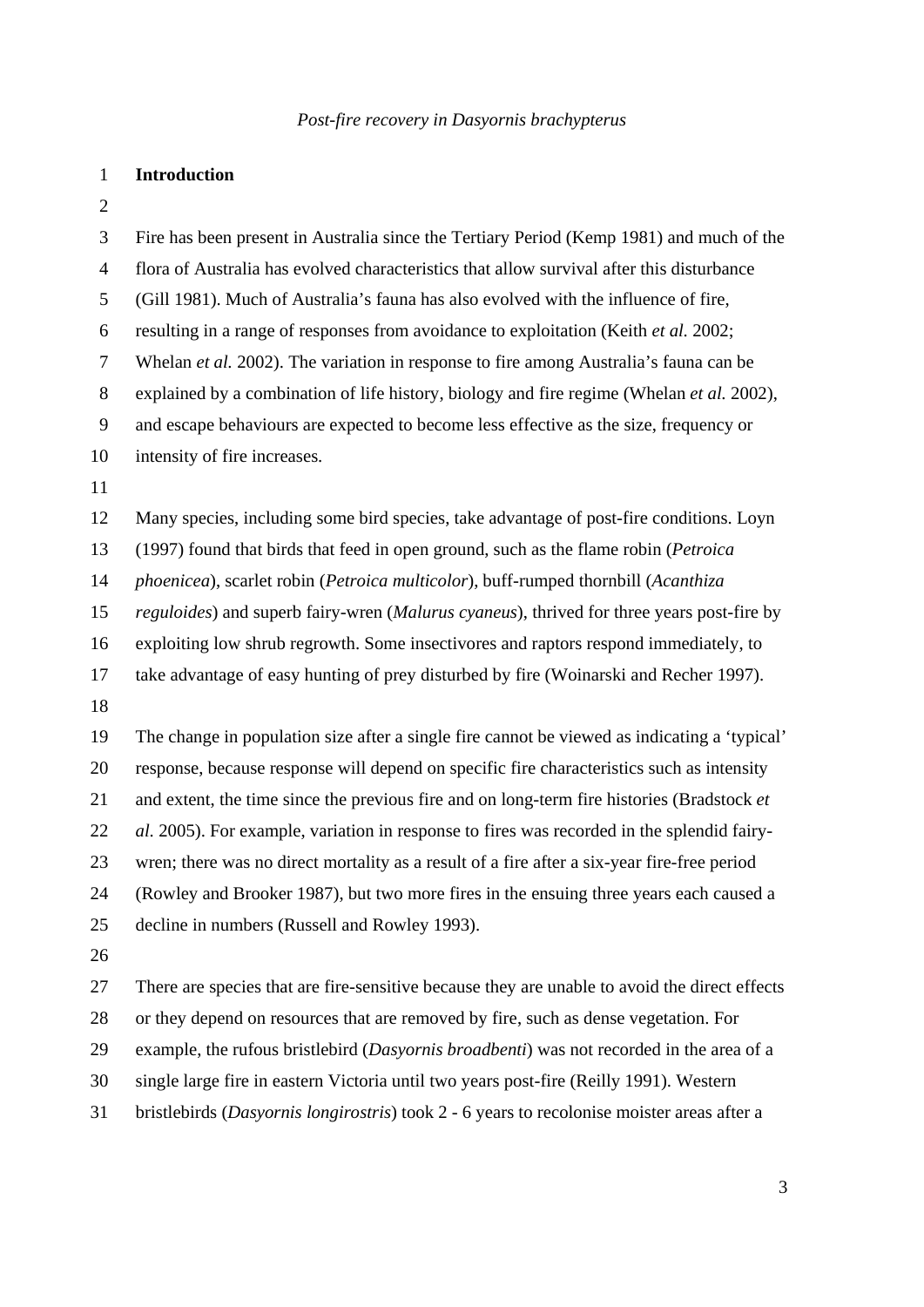| $\mathbf{1}$     | fire, and up to 14 years to recolonise some drier areas (Smith 1987; Burbidge 2003).            |
|------------------|-------------------------------------------------------------------------------------------------|
| $\mathbf{2}$     | Another fire-sensitive species, the noisy scrub-bird (Atrichornis clamosus) took 4 - 10         |
| 3                | years to begin recolonising burnt areas (Danks 1997).                                           |
| $\overline{4}$   |                                                                                                 |
| $\sqrt{5}$       | Both individual wildfires and altered fire regimes have been identified as threats facing       |
| $\boldsymbol{6}$ | many species in Australian birds (Garnett and Crowley 2000). Of Australia's 155                 |
| $\tau$           | threatened bird species, 47% have wildfire and/or inappropriate fire regimes identified as      |
| $\,8\,$          | current threats to their long-term survival (Garnett and Crowley 2000). The eastern             |
| $\mathbf{9}$     | bristlebird (Dasyornis brachypterus) is listed as threatened in all jurisdictions of its range: |
| 10               | nationally endangered under the Environment Protection and Biodiversity Conservation            |
| 11               | Act 1999, endangered in New South Wales under the Threatened Species Conservation               |
| 12               | Act 1995, endangered in Queensland under the Queensland Nature Conservation Act                 |
| 13               | 1992 and threatened in Victoria under the Victorian Flora and Fauna Guarantee Act               |
| 14               | 1988. The main threats have been identified as habitat loss and fragmentation, introduced       |
| 15               | predators, and inappropriate fire regimes (Garnett and Crowley 2000; DEC 2004).                 |
| 16               |                                                                                                 |
|                  |                                                                                                 |
| 17               | The eastern bristlebird is a cryptic, ground-dwelling, insectivorous and semi-flightless        |
| 18               | passerine. It is described as fire-sensitive, based primarily on the work of Baker (1997;       |
| 19               | 2000; 2003). From various studies, Baker (2003) concluded that fire was implicated in           |
| 20               | the extinction of at least 12 populations of eastern bristlebirds in the last three decades.    |
| 21               | Fire temporarily removes dense understorey vegetation, which is a critical component of         |
| 22               | the preferred habitat of the eastern bristlebird. Being semi-flightless and cover-dependent,    |
| 23               | the eastern bristlebird is not expected to be able to colonise new areas readily or to          |
| 24               | recolonise areas after disturbances (Smith 1977; Baker 2000). Being semi-flightless may         |
| 25               | also expose the species to higher mortality during fires.                                       |
| 26               |                                                                                                 |
| 27               | Various studies of fire responses of eastern bristlebird populations have shown an array        |
| 28               | of results. Eastern bristlelbirds were known from 11 sites in 1978 near Mallacoota in           |
| 29               | Victoria but by 1994, as a result of fires, eastern bristlebirds were only found at 1 of those  |
| 30               | 11 sites (Clarke and Bramwell 1998). In 1992, Lamb (1993) surveyed 88 eastern                   |

31 bristlebird territories that had been defined in 1989 near the New South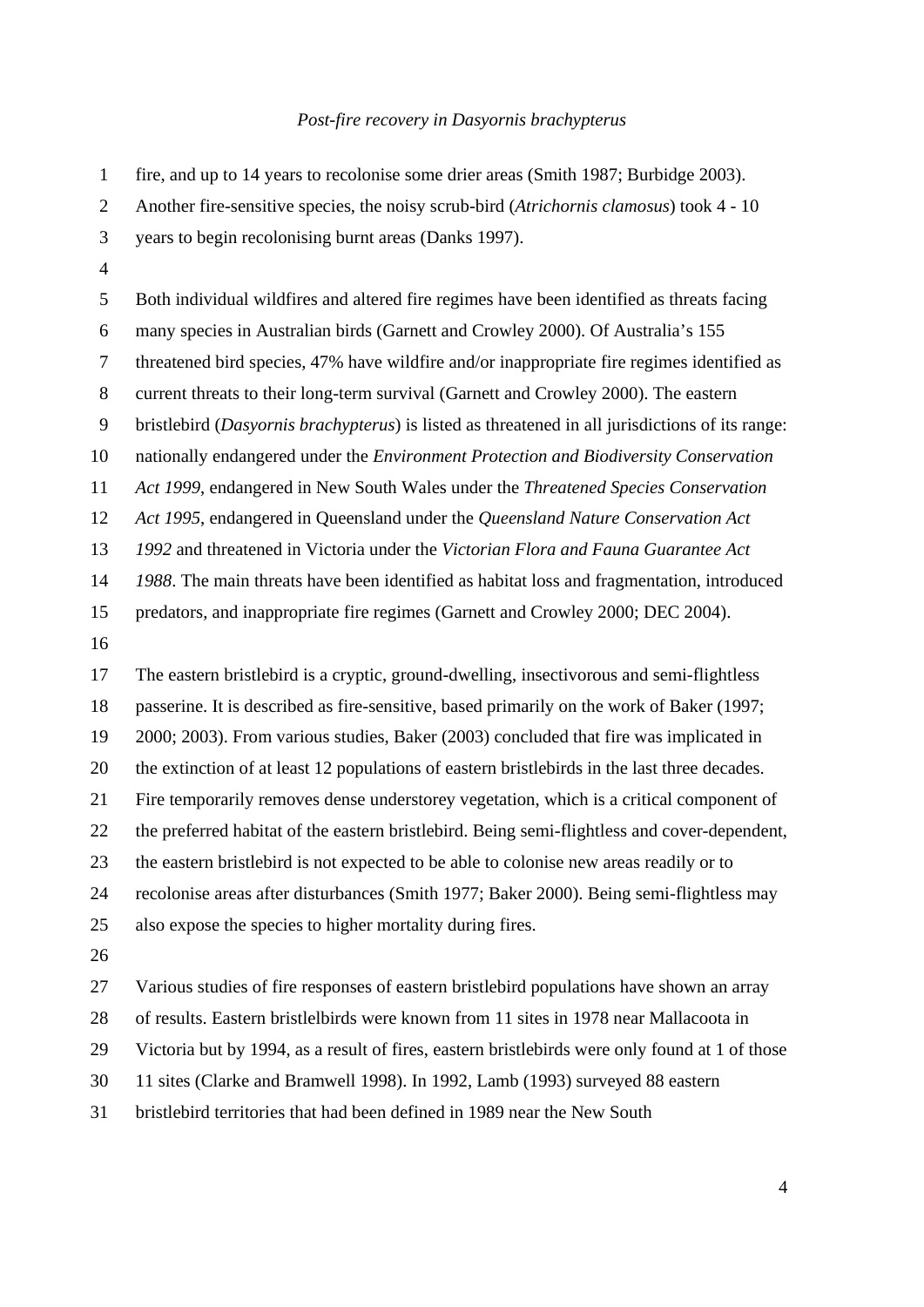1 Wales/Queensland border and found that only 36 % of them contained birds. Declines in 2 these populations on the NSW/QLD border have been attributed to inappropriate fire 3 regimes (Hartley and Kikkawa 1994; DEC 2004). In the populations in south east NSW, 4 after five fires within 13 years at Barren Grounds Nature Reserve, eastern bristlebird 5 densities increased with increasing time since last fire from zero birds to approximately 2 6 birds per 5 hectares after 11 - 16 years (Baker 1997; 2003). At Booderee National Park, 7 Pyke *et al.* (1995) found no significant difference between the numbers of eastern 8 bristlebirds detected in habitat 0-7 years post-fire and habitat 13-14 years post-fire. At 9 Nadgee Nature Reserve, large-scale wildfires in 1972 and 1980 burnt most of the eastern 10 bristlebird habitat. By seven years post-fire, eastern bristlebirds had colonised only a few 11 of the areas burned in 1980 (Woinarski and Recher 1997). Baker (1997) proposed that the 12 Nadgee population was, at that time, recovering from near extinction after the fire in 13 1980 because the two fires had left few unburnt refuges. 14 15 In late December 2003, a wildfire burned through approximately 3000 ha of Booderee 16 National Park and adjacent parts of NSW on Bherwerre Peninsula at Jervis Bay on the 17 New South Wales south coast (Fig 1). It was estimated that Bherwerre Peninsula at that 18 time had population of eastern bristlebirds in excess of 700 (D. Bain and J. Baker, 19 unpublished data). The eastern bristlebird was being surveyed here prior to 2003 as part 20 of other research. This fire provided an opportunity to examine the direct effects of a 21 summer wildfire on eastern bristlebirds, because two transects had been surveyed two 22 months prior to the wildfire and parts of them were affected to different degrees by the 23 fire. Thus, there was the opportunity to estimate eastern bristlebird numbers after fire in a 24 range of locations of varying fire intensity and different distances to unburned vegetation. 25 The aims of this study were to determine the effects of fire intensity on the eastern 26 bristlebird population in the immediate aftermath of the fire, and to estimate changes in 27 the population over the first 13 months post-fire. 28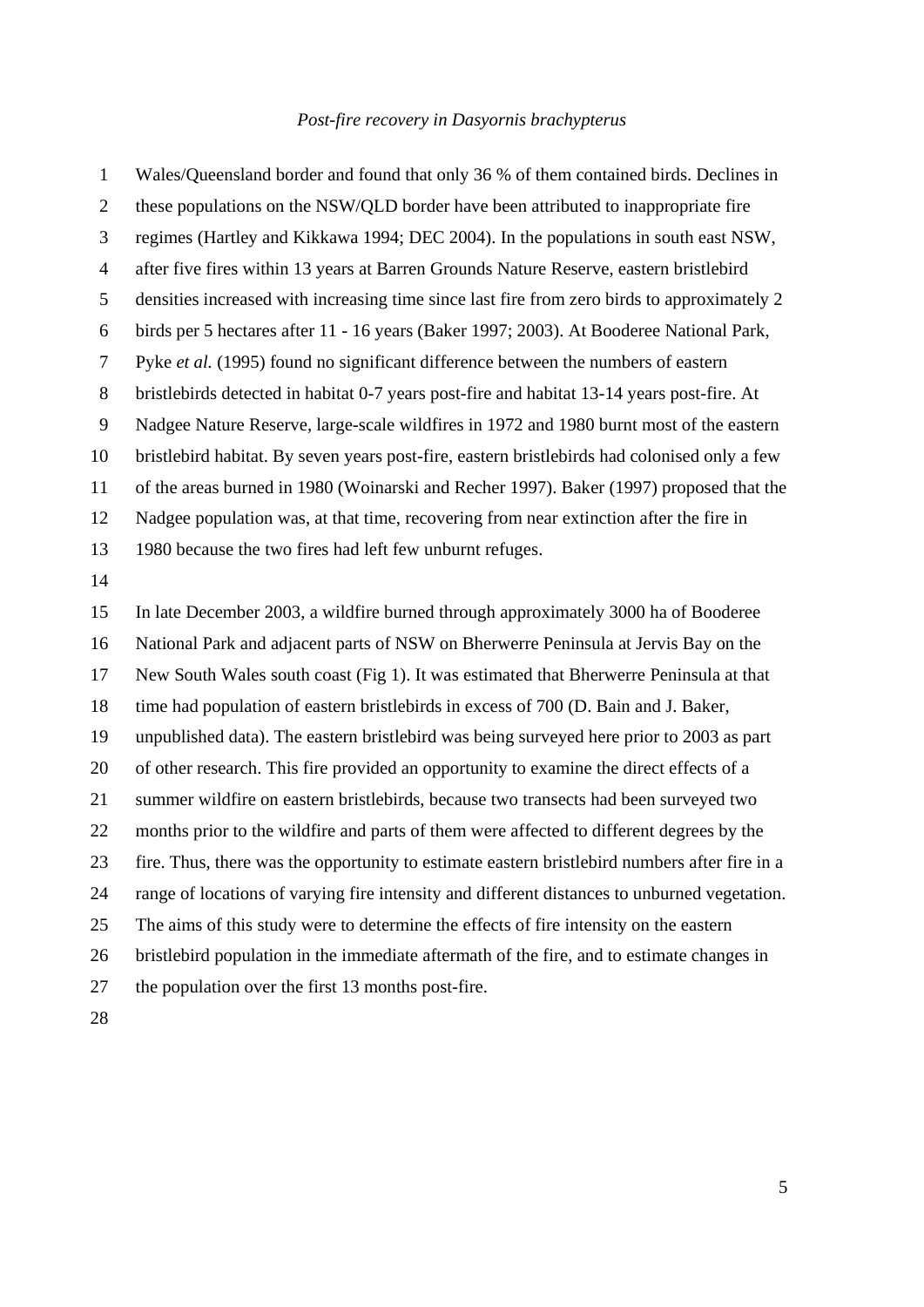#### 1 **Materials and methods**

2

#### 3 *Post-fire survey*

4 Within 2 weeks of the fire, call playback throughout the burnt area was used to elicit calls 5 from eastern bristlebirds. Ninety-two playback points were surveyed in 3000 ha of burnt 6 vegetation (Fig 1). Areas known to have supported eastern bristlebirds before the fire 7 were targeted for playback. At each call playback point, a tape of eastern bristlebird 8 'duets' was played for two minutes, followed by a five-minute listening period. All 9 eastern bristlebirds heard or seen were recorded, and their location estimated. Due to 10 variation in landscape and burnt vegetation characteristics, some playback locations were 11 only approximately 100 m apart. In these cases, a bird was recorded only if one had not 12 been recorded at the previous point, as judged by direction to the call. All eastern 13 bristlebirds heard were assumed to be in the same burnt habitat as the call playback 14 location. Burnt habitat was assessed in a radius of 150 m from the playback point and was 15 grouped into one of four categories: 16 1. High-intensity burn: canopy and understorey completely burnt. 17 2. Moderate-intensity burn: canopy scorched/burnt but some leaves remaining and 18 possibly green; understorey completely burnt. 19 3. Low-intensity burn: canopy with unburnt patches; understorey generally burnt 20 with occasional patches unburnt. 21 4. Burnt edge: any burnt habitat within 150 m of the fire boundary. 22 23 A  $\chi^2$  contingency analysis was used to test the hypothesis that the frequency of 24 occurrence of eastern bristlebirds after the fire was independent of fire intensity category. 25 Some of the call playback locations were on the same transects as the following study but 26 these studies were not conducted at the same time so the call playback was not expected 27 to interact with the following listening surveys. 28 29 *Before-and-after surveys*  30 Two transects affected by the 2003 fire, one 4.5 km, the other 3.4 km long had been

31 surveyed two months prior to the wildfire. Both transects were within 800 m of what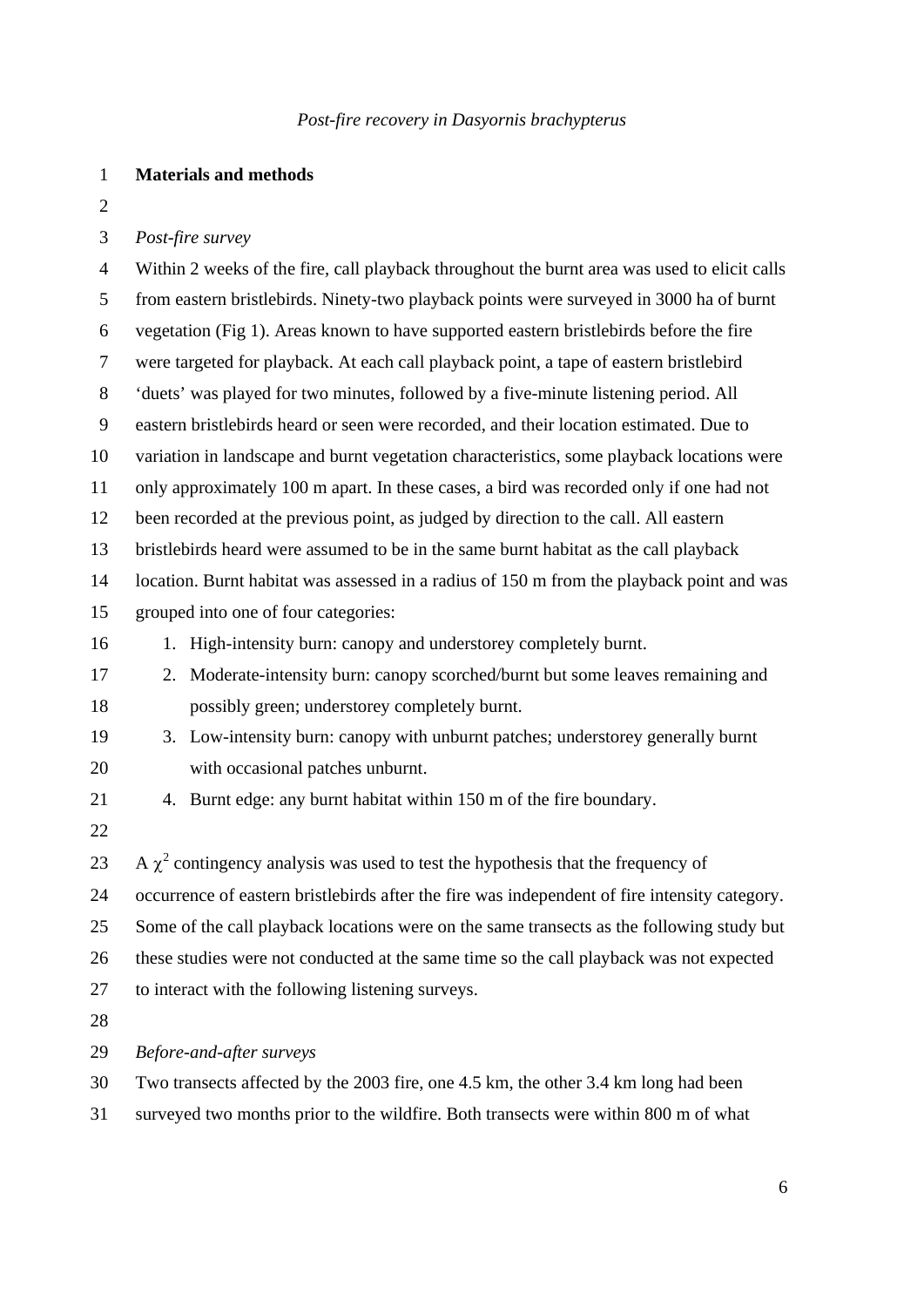| $\mathbf{1}$   | became the edge of the burnt area, with neither penetrating into the middle of the burnt  |
|----------------|-------------------------------------------------------------------------------------------|
| $\mathbf{2}$   | area (Fig 1). These two transects were subsequently surveyed 1, 9 and 13 months after the |
| 3              | fire. Surveys involved a standard listening technique used previously in eastern          |
| $\overline{4}$ | bristlebird research (Baker 1997; Bain and McPhee 2005). At each survey period,           |
| $\mathfrak{S}$ | transects were walked slowly, at 2-4 km/h, and the locations of all eastern bristlebirds  |
| 6              | heard or seen were mapped. The direction and distance of an eastern bristlebird call can  |
| $\tau$         | be mapped reliably by a competent observer (Bain and McPhee 2005).                        |
| $\, 8$         |                                                                                           |
| 9              | The transects were divided into segments based on the condition of the post-fire          |
| 10             | vegetation. Each segment was classed as either burnt, burnt edge, or unburnt. The 'burnt  |
| 11             | edge' category consisted of burnt vegetation at the fire boundary. At each survey period, |
| 12             | transects were walked on four separate mornings within four weeks, with the direction of  |
| 13             | travel reversed each time. The survey (of the four conducted) that had the maximum        |
| 14             | number of records was used in data analysis, as this number represents the maximum        |
| 15             | number of birds 'known to be alive' for that transect over that survey period. As surveys |
| 16             | utilised call vocalisations as the method of detection, we assumed that there was no      |
| 17             | difference in detectability between burnt and unburnt habitat.                            |
| 18             |                                                                                           |
| 19             | There were two segments in vegetation classified as 'burnt' two in 'unburnt' and three in |
| 20             | 'burnt edge'. A repeated measures, general linear model was used to test the hypotheses   |
| 21             | that eastern bristlebird numbers changed over time and that the nature of the change      |
| 22             | depended on the location of the birds in relation to burnt vegetation. The burnt edge     |
| 23             | category was not independent of the other two categories, as it is adjacent to them both. |
| 24             | Therefore, the burnt edge category was not included in this analysis but analysed alone   |
| 25             | for any influence of time since fire on eastern bristlebird numbers.                      |
| 26             |                                                                                           |
| 27             | There was only one pre-fire survey in this study. However, the variability of eastern     |
| 28             | bristlebird numbers before the fire was expected to be low because numbers in one of      |
| 29             | these transects, which were estimated several times over two years prior to this study,   |
| 30             | only varied between 2.4 and 2.5 birds/500 m (D. Bain, unpublished data).                  |
| 31             |                                                                                           |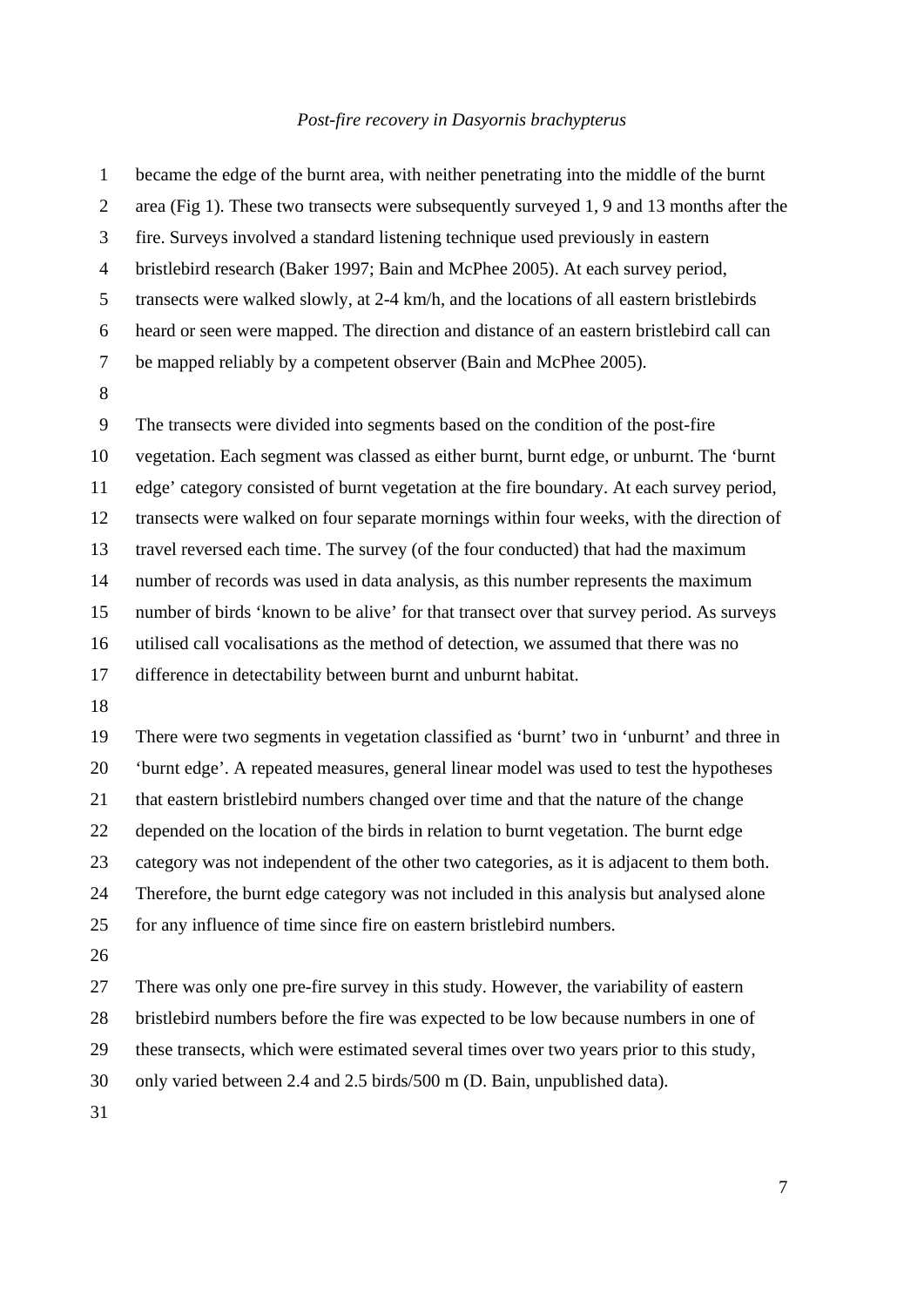| $\mathbf{1}$   | <b>FIGURE 1</b>                                                                                                |
|----------------|----------------------------------------------------------------------------------------------------------------|
| $\overline{2}$ |                                                                                                                |
| 3              | <b>Results</b>                                                                                                 |
| $\overline{4}$ |                                                                                                                |
| 5              | Post-fire survey                                                                                               |
| 6              | The occurrence of eastern bristlebirds in the second week after the fire was dependent on                      |
| $\tau$         | fire intensity ( $\chi^2$ <sub>3</sub> = 11.8, P < 0.01). The frequency of survey sites with birds present was |
| 8              | much lower in intensely burnt areas than less intensely burnt areas. In the areas burnt                        |
| 9              | with high-intensity, eastern bristlebirds were recorded in only 4 % of sites but in the areas                  |
| 10             | burnt with low-intensity, eastern bristlebirds were recorded in 50 % of sites (Table 1).                       |
| 11             |                                                                                                                |
| 12             | TABLE 1                                                                                                        |
| 13             |                                                                                                                |
| 14             | Before-and-after surveys                                                                                       |
| 15             | The impact of the fire on eastern bristlebird numbers over the 15 months from the pre-fire                     |
| 16             | survey to 13 months post fire was different in burnt and unburnt vegetation categories                         |
| 17             | (Fig 2). The interaction between survey period and burn category was significant ( $F_{3,6}$ =                 |
| 18             | 8.1, $P = 0.016$ ). Table 2 outlines the repeated measures tests performed.                                    |
| 19             |                                                                                                                |
| 20             | Over the time-span between two months before the fire to one month after, there was a                          |
| 21             | marked decrease in eastern bristlebird occurrence in burnt vegetation, from $2.18 \pm 1$ (sd)                  |
| 22             | to 1.35 $\pm$ 0.5 birds/500 m. In unburnt vegetation, there was a large increase from 0.58 $\pm$               |
| 23             | 0.8 to $2.35 \pm 0.5$ birds/500 m over this same time span. This interaction between survey                    |
| 24             | period and burn category was significant during this period ( $F_{1,2} = 40.1$ , $P = 0.024$ )                 |
| 25             | (Table 2).                                                                                                     |
| 26             |                                                                                                                |
| 27             | From 1 to 9 months, there was very little change in eastern bristlebird numbers in either                      |
| 28             | burnt or unburnt vegetation categories. By months 9 to 13, numbers in the burnt                                |
| 29             | vegetation had increased to more than pre-fire numbers and numbers in the unburnt                              |
| 30             | vegetation had returned towards pre-fire numbers. The interaction between survey period                        |
| 31             | and burn category during this period was not statistically significant ( $F_{1,2} = 7.6$ , $P =$               |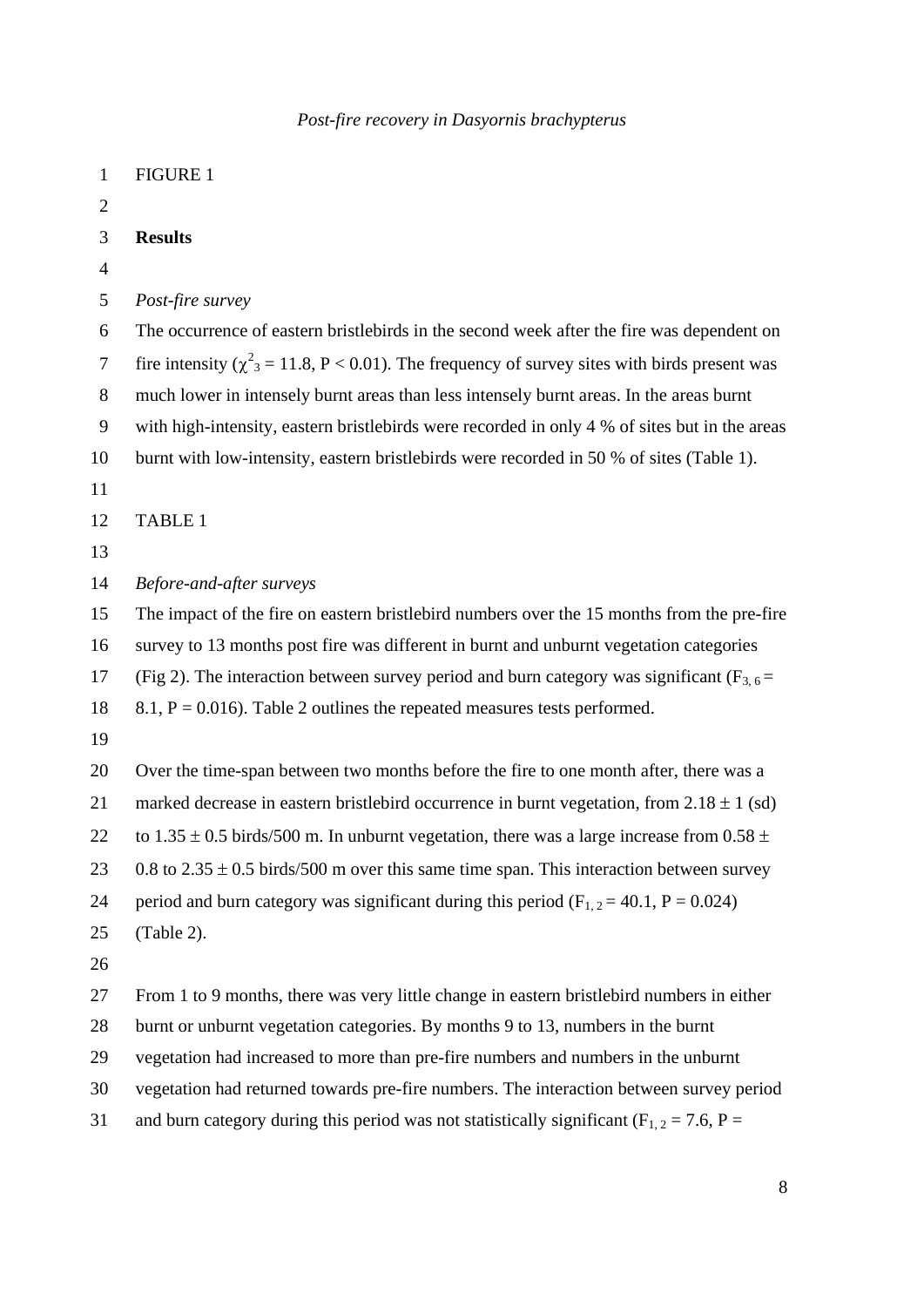1 0.111) (Table 2). It is noted that if numbers of birds in both the burnt and the adjacent 2 burnt-edge categories are combined, then by 13 months post-fire numbers had only 3 returned to 75% of pre-fire numbers, not the 121% of the burnt category alone. The likely 4 interaction between the burnt-edge category and the other two burn categories makes this 5 difficult to interpret. 6 7 There was no significant effect of survey period on numbers of birds in the vegetation 8 category 'burnt edge'  $(F_{3, 6} = 1, P = 0.469)$  (Table 2). This burn category showed the most 9 variability in eastern bristlebird numbers over the 15 months (Fig 2). 10 11 FIGURE 2 12 13 TABLE 2 14 15 **Discussion**  16 17 Fire intensity influenced the frequency of occurrence of eastern bristlebirds at Booderee 18 National Park. Two weeks after the fire, the more intensely burnt areas had fewer eastern 19 bristlebirds than the less intensely burnt areas. In forests in south-eastern New South 20 Wales, Smith (1989) found a similar relationship for 10 bird species that are associated 21 with dense understorey shrubs. There were fewer records in the more intensely burnt 22 areas for species such as the white-browed scrubwren (*Sericornis frontalis*) and brown 23 thornbill (*Acanthiza pusilla*). A similar relationship has also been described for the 24 western bristlebird, where individual birds survived a mild-intensity fire but mortality 25 occurred in a more intense wildfire (Burbidge 2003). 26 27 Fire was followed by a decrease in eastern bristlebird numbers in the burnt and burnt 28 edge sites. This probably reflects the mortality and displacement of birds that often 29 occurs in recently burned habitat (McFarland 1988; Smith 1989; Burbidge 2003). The 30 concomitant increase in density in unburnt habitat suggests that some eastern bristlebirds 31 moved from burnt to unburnt habitat, and avoided the burnt habitat for some months.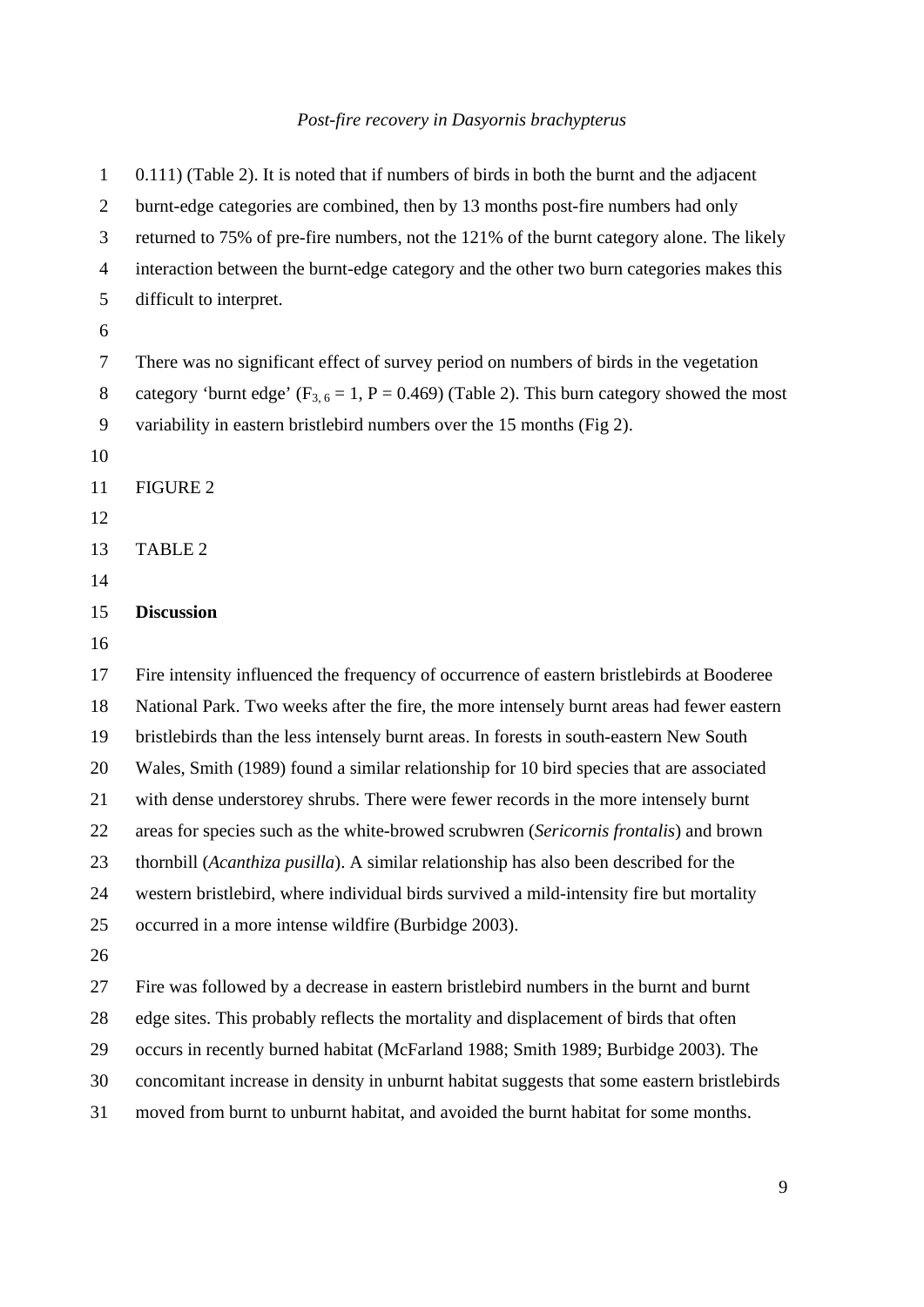1 Burbidge (2003) found that western bristlebirds survived some milder fires and 2 subsequently set up home ranges in nearby unburnt vegetation. The findings of the 3 present study suggest that this may also happen after higher-intensity fire. 4

5 Prior to the fire, eastern bristlebird densities varied between the sites. In particular, the 6 unburnt sites had very few birds. This may be due to differences in habitat attributes, 7 although all sites were located in a continuous stretch of habitat that appeared not to 8 differ among sites. This low density in the unburnt habitat almost certainly contributed to 9 the results of this study. These low-density, unburnt areas may have provided eastern 10 bristlebirds escaping fire with available habitat to occupy before returning to pre-fire 11 home ranges. The differences in pre-fire densities between the burnt and unburnt sites 12 impose limitations on the generalities of this study. The low number of replicates in this 13 study almost certainly contributed to high variance in eastern bristlebird densities among 14 sites.

15

16 It is generally considered that good quality habitat occupied by territorial species will be 17 saturated (Newton 1992). This suggests that individuals forced to move into occupied 18 habitat would be resisted by residents. However, results from this study implied that 19 individuals escaping the fire resided, albeit temporarily, in occupied unburnt habitat. Two 20 explanations may account for this observation. As outlined above, the unburnt habitat 21 may have had habitat attributes, which led to it not being saturated. Furthermore, eastern 22 bristlebirds are not considered an aggressively territorial species, having highly 23 overlapping home ranges (Baker 2001), and thus, individuals moving to unburned areas 24 may not have been excluded. 25

26 Although the differences between burnt and unburnt vegetation from 9 to 13 months post-27 fire were not significant, the return towards pre-fire numbers of eastern bristlebirds from 28 1 to 13 months post-fire may represent the return of displaced individuals back to pre-fire 29 home ranges or dispersal of juveniles following breeding season (Higgins and Peter 30 2002). As there were more birds in unburnt vegetation than before the fire (Fig 2), all 31 available unburnt habitat may have been filled, so the adjacent burnt habitat may be the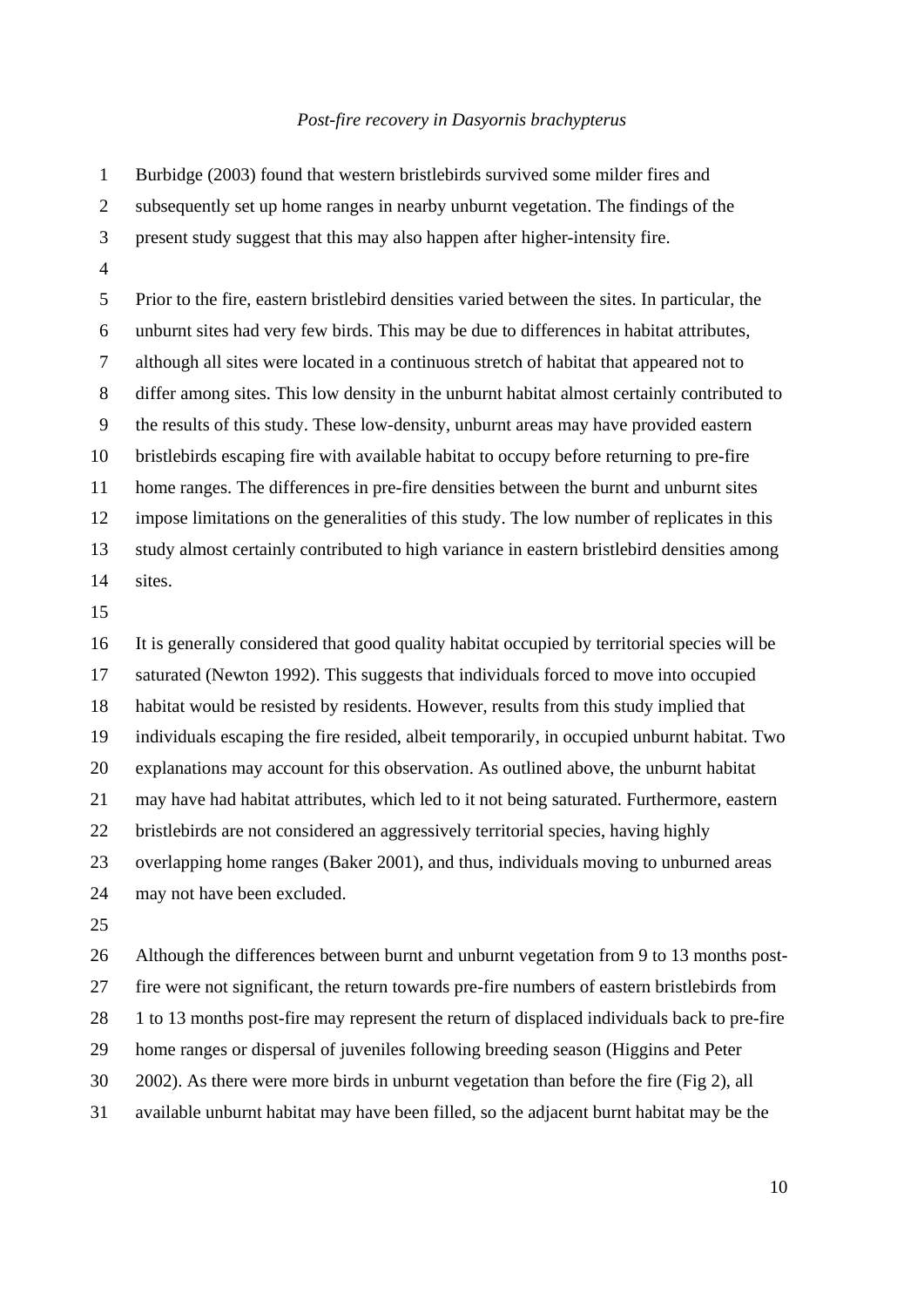| $\mathbf{1}$   | only area available to juvenile birds. Larger sample sizes may have distinguished whether  |
|----------------|--------------------------------------------------------------------------------------------|
| $\overline{2}$ | these changes were significant.                                                            |
| 3              |                                                                                            |
| $\overline{4}$ | The numbers of eastern bristlebirds in the burnt edge category were more variable than in  |
| 5              | the other two burn categories, at each of the time periods (Fig 2). This variation may     |
| 6              | reflect movement of eastern bristlebirds across the boundary between burnt and unburnt     |
| $\overline{7}$ | vegetation following the fire.                                                             |
| $\, 8$         |                                                                                            |
| 9              | There are examples of birds returning to previously occupied sites soon after a fire.      |
| 10             | Woinarski and Recher (1997), for example, reported silvereyes (Zosterops lateralis)        |
| 11             | foraging in burnt habitat within minutes of an intense fire that burned a relatively small |
| 12             | area. In a low to moderate intensity fire in heathland near Sydney, birds avoided flames   |
| 13             | by moving to adjacent unburnt habitat then immediately returned after the fire had passed  |
| 14             | (Recher and Christensen 1981). At a longer time frame, marked white-browed                 |
| 15             | scrubwrens and inland thornbills (Acanthiza apicalis) were re-caught in the same areas in  |
| 16             | the months after fuel reduction burns in Karri and Jarrah forests (Wooller and Brooker     |
| 17             | 1980; Wooller and Calver 1988). In the present study, the changing patterns of eastern     |
| 18             | bristlebird abundance suggest that eastern bristlebirds took over nine months to return to |
| 19             | original areas post-fire, perhaps spending the winter and non-breeding season surviving    |
| 20             | in areas other than their pre-fire home ranges.                                            |
| 21             |                                                                                            |
| 22             | The apparently short-term impact of the fire on eastern bristlebird occurrence on          |
| 23             | Bherwerre Peninsula after one year differs from the results from Barren Grounds Nature     |
| 24             | Reserve (Baker 1997; 2003), which implied that fire can devastate eastern bristlebird      |
| 25             | populations and recovery of the population may take over ten years. However, Pyke et al.   |
| 26             | (1995) found that fire-age did not have a significant effect on eastern bristlebird        |
| 27             | occurrence at Booderee National Park, although his sample sizes were small and results     |
| 28             | were confounded by the proximity of unburnt vegetation.                                    |
| 29             |                                                                                            |
| 30             | We suggest that the presence of nearby unburnt habitat for a refuge is an important        |
|                |                                                                                            |

31 landscape component for the survival of eastern bristlebirds following fire; a concept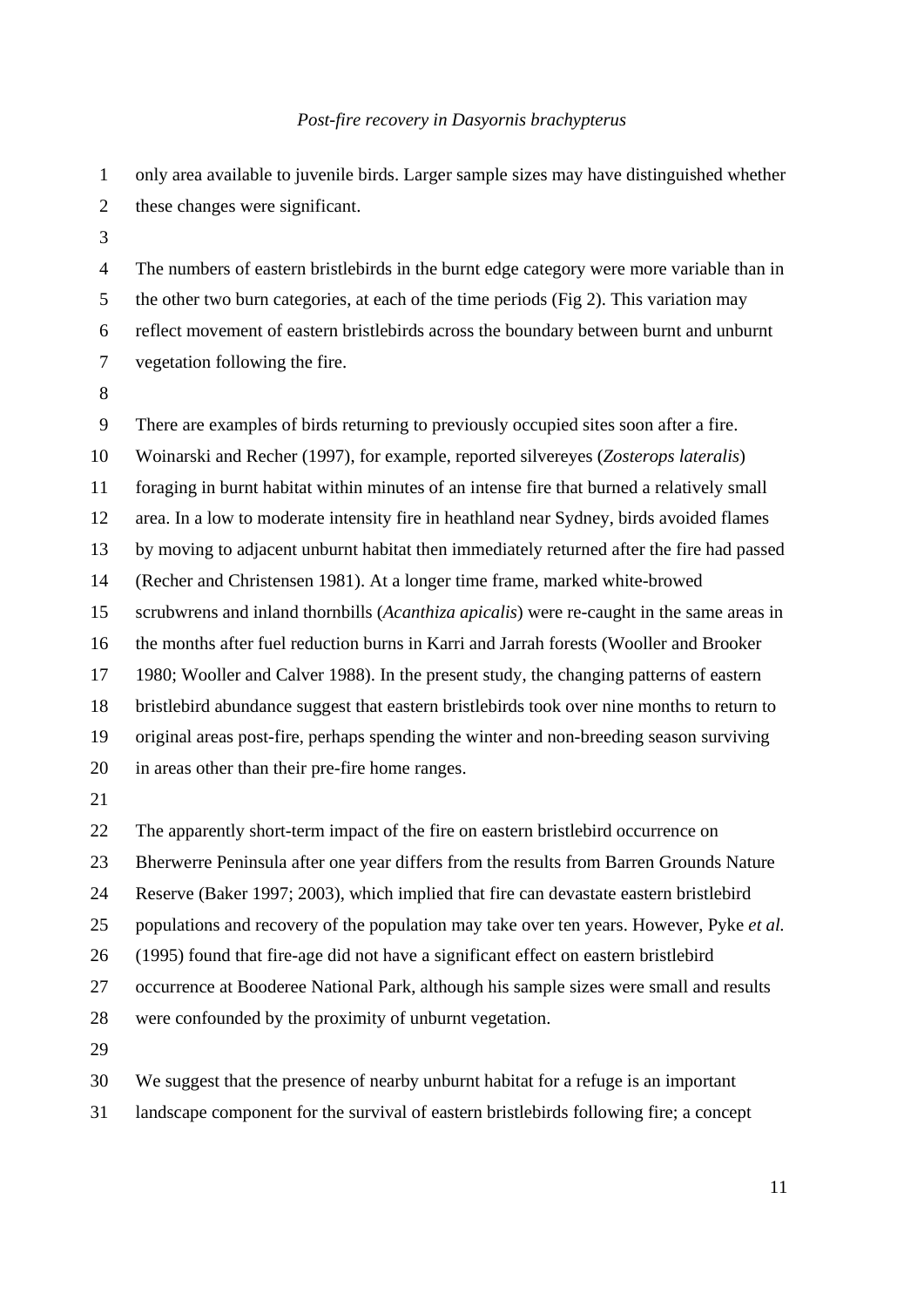1 suggested previously (Pyke *et al.* 1995; Baker *et al.* 1997; Baker 1997). As with the work 2 of Pyke *et al.* (1995), the two transects we used were close to the fire boundary, due to 3 the opportunistic nature of this study. The greatest distance between a surveyed eastern 4 bristlebird and the fire boundary was only 900 m. The eastern bristlebird is capable of 5 travelling at least 300 metres per hour during daily activities (Baker and Clarke 1999). 6 Post-fire, there were numerous lightly burned and unburnt patches of vegetation 7 throughout the study sites, as a result of fire and topography (Whelan 1995) which could 8 potentially serve as refuges.

9

10 Lack of suitable refuges due to frequent burning are likely to be devastating. It is 11 possible that the difference in eastern bristlebird response between Barren Grounds and 12 the Booderee studies is the high fire frequency combined with the area of each burn at 13 Barren Grounds. The fire in Booderee National Park was the first large fire in 32 years. In 14 1972/73, about half of the Park burned and, since then, there has been a series of only 15 small fires, many of which were prescribed fuel-reduction burns (Pyke *et al.* 1995; Taws 16 1998). In contrast, there have been five large fires, each burning 10-50% of available 17 habitat at Barren Grounds Nature Reserve during 1979-1991 (Baker 1997). Similarly, 18 after large-area fires in 1972 and 1980 burnt most of the eastern bristlebird habitat in 19 Nadgee Nature Reserve, eastern bristlebirds had only colonised a few of the burnt areas 20 after seven years (Woinarski and Recher 1997).

21

22 Studies have reported little impact of a single fire on populations of some small bird 23 species such as superb fairy-wrens, after a fire-free period of many years (Rowley and 24 Brooker 1987). However, frequent fires were shown to have caused declines in the same 25 population (Russell and Rowley 1993). Cowley (1974) also found that individuals of two 26 small cover-dependent passerine species, brown thornbills and white-browed scubwrens 27 managed to survive a single high-intensity fire and continued to use the same areas as 28 before the fire.

29

30 The observed recovery of the eastern bristlebird population at Booderee National Park

31 compared to Barren Grounds and Nadgee Nature Reserves may have been facilitated by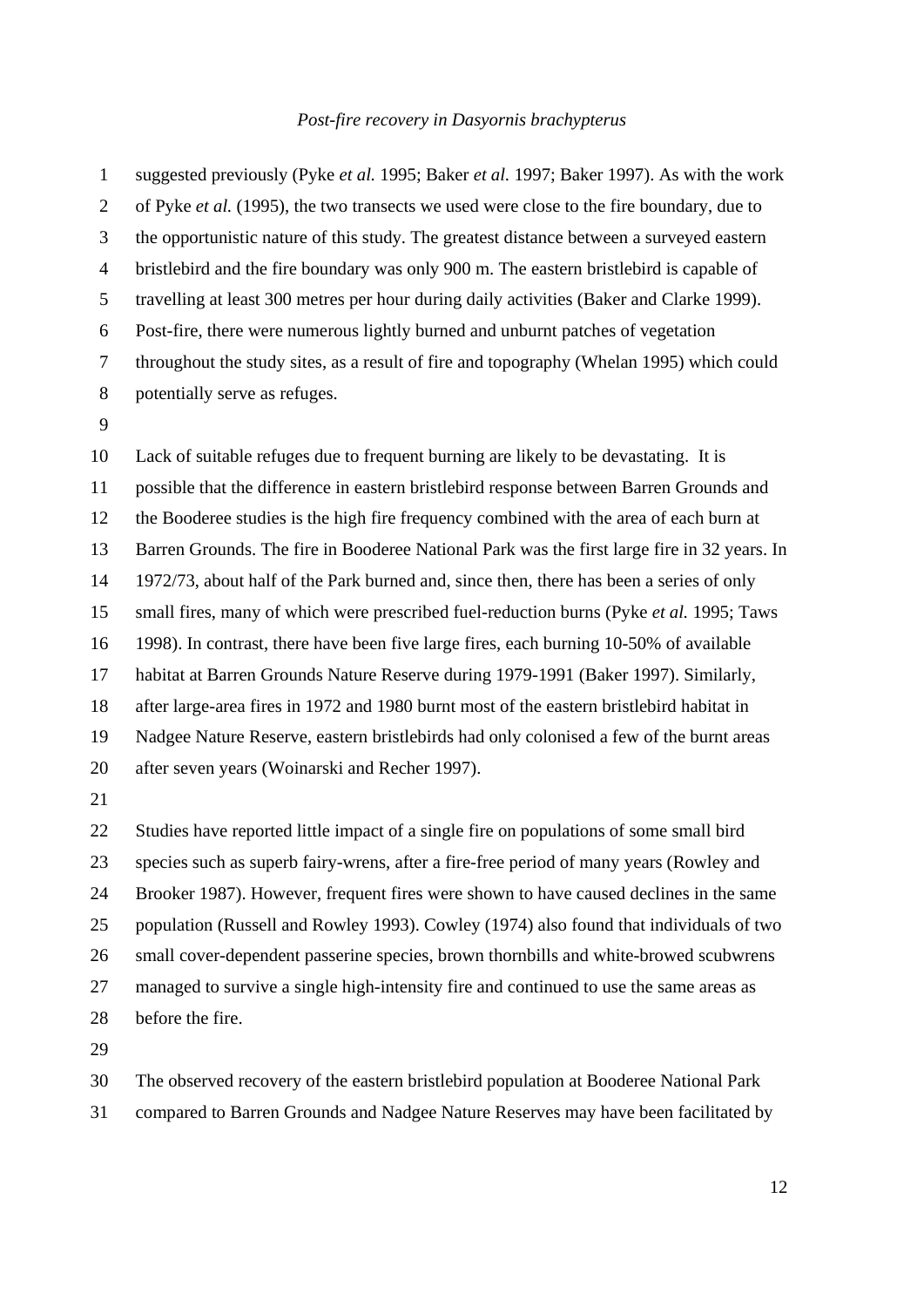1 lower predation pressure. While it is suggested that fire can increased predation (Recher 2 and Christensen 1981; Brooker and Brooker 1994; Loyn 1997) intensive baiting of foxes 3 (*Vulpes vulpes*) since 1999 at Booderee National Park and immediately after the fire in 4 2003 (Nick Dexter pers. comm.) may have reduced predation by this species. However, 5 it would have had no effect on native predators such as snakes, goannas and birds of prey 6 or on some other feral predators such as cats and rats. The interaction between feral 7 predator control and post-fire responses of cover-dependant species such as the eastern 8 bristlebird requires investigation.

9

10 There were differences in impacts to eastern bristlebird occurrence as a result of different 11 fire intensities. There were also differences in the reported impacts to and recovery of 12 eastern bristlebird populations after fire from different studies at Barren Grounds Nature 13 Reserve and Jervis Bay. The results of this study support a statement by Bradstock *et al.* 14 (2005) that the response of a species to fire will be highly variable and strongly context-15 dependent. Post-fire trends can not be viewed as repeated responses, even in two sites 16 which have the same time elapsed since last fire, as fire histories of the sites are almost 17 certainly going to be different along with the intrinsic landscape features and vegetation 18 features of the habitat (Bradstock *et al.* 2005). 19

20 The response of eastern bristlebirds to fire in this study was unexpected. The results 21 suggest that eastern bristlebirds may survive fire if in proximity to unburnt vegetation and 22 refuges and following fire, can survive amongst recently burnt vegetation. The results 23 suggest that cover-dependant birds may escape fire by temporarily moving to nearby 24 unburnt vegetation and then return when conditions are suitable. 25

### 26 *Management issues*

27 Eastern bristlebirds live in fire-prone vegetation and fire management is of high priority

- 28 in many of these areas for property protection and conservation. The general
- 29 recommendations for eastern bristlebird management is currently fire exclusion (Baker
- 30 2000). However, in many areas this is not satisfactory for other fire management goals
- 31 such as property protection. It may also be inappropriate for other species of co-occurring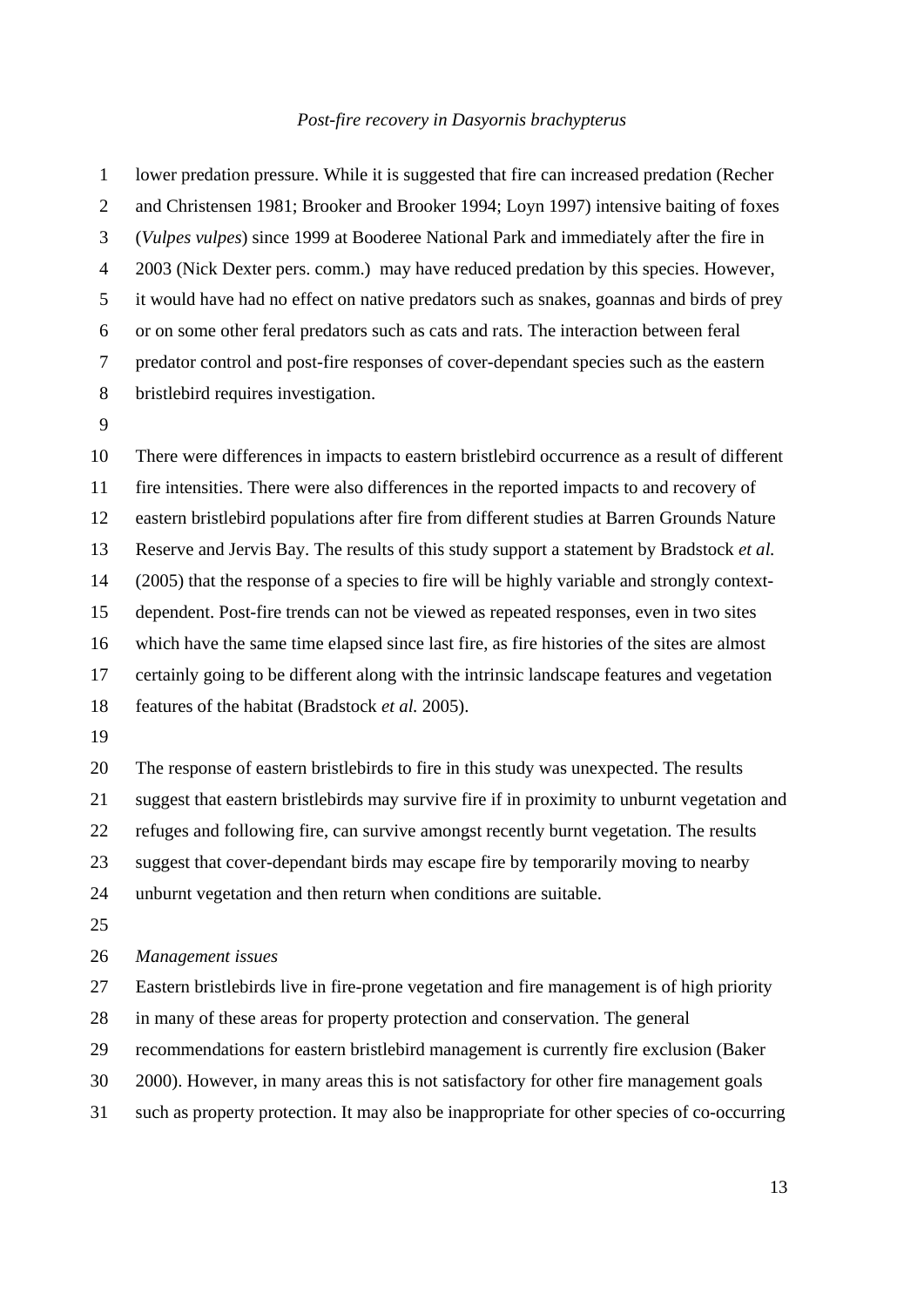| $\mathbf{1}$   | fauna or flora which may prefer more open vegetation. The results of the present study           |
|----------------|--------------------------------------------------------------------------------------------------|
| $\overline{2}$ | indicate that the impact of fire on eastern bristlebirds should be further investigated to       |
| 3              | help address the environmental and social conflicts that are present in and around eastern       |
| $\overline{4}$ | bristlebird habitat.                                                                             |
| 5              |                                                                                                  |
| 6              |                                                                                                  |
| 7              | <b>Acknowledgements</b>                                                                          |
| 8              |                                                                                                  |
| 9              | We thank staff at Booderee National Park for organising access to the park following the         |
| 10             | fire and Ken Russell from the Statistical Consulting Service at the University of                |
| 11             | Wollongong for helping with the statistical analysis of the results. This research was           |
| 12             | carried out in association to a larger research project, in accordance with animal ethics        |
| 13             | approval from the University of Wollongong and scientific permits from the Dept. of              |
| 14             | Environment and Heritage, Booderee National Park, and the NSW Dept. of Environment               |
| 15             | and Climate Change. This work was supported by an ARC Linkage Grant with the NSW                 |
| 16             | Department of Environment and Climate Change as the industry partner.                            |
| 17             |                                                                                                  |
| 18             |                                                                                                  |
| 19             |                                                                                                  |
| 20             | <b>References</b>                                                                                |
| 21<br>22       | Bain, D. and N. McPhee (2005). Resurveys of the Eastern Bristlebird Dasyornis                    |
| 23             | brachypterus in central-eastern NSW, 1999-2001: their relationship with fire and                 |
| 24             | observer competence. Corella, 29: 1-6.                                                           |
|                |                                                                                                  |
| 25             | Baker, B. G., B. E. Dettmann and S. J. Wilson (1997). Fire and its impact on avian               |
| 26             | population dynamics. Pacific Conservation Biology, 3: 206-212.                                   |
| 27             | Baker, J. (1997). The decline, response to fire, status and management of the Eastern            |
| 28             | Bristlebird. Pacific Conservation Biology, 3: 235-243.                                           |
|                |                                                                                                  |
| 29             | Baker, J. (2000). The Eastern Bristlebird: Cover-dependant and fire sensitive. <i>Emu</i> , 100: |
| 30             | 286-298.                                                                                         |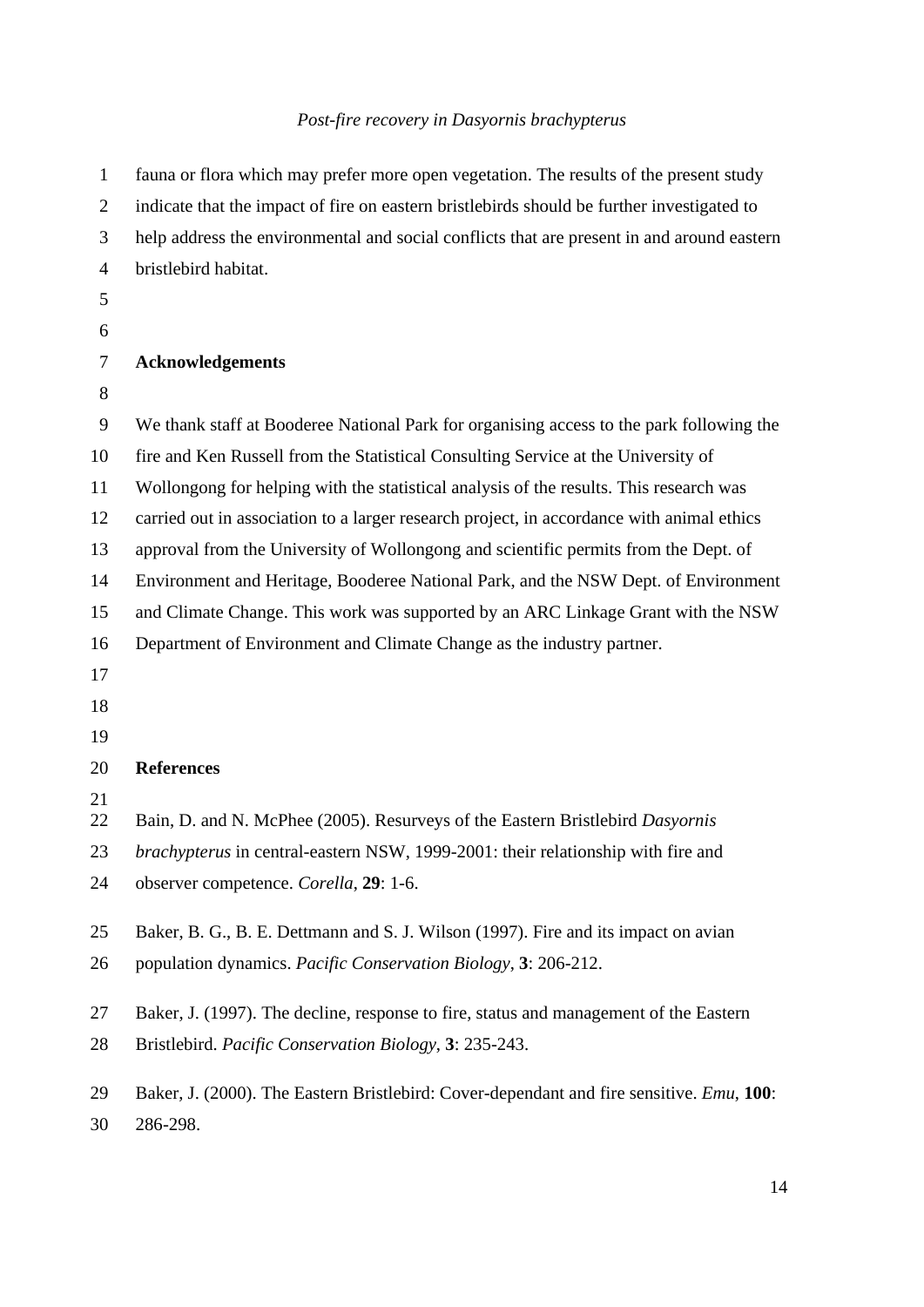- 1 Baker, J. (2001). Population density and home range estimates for the Eastern Bristlebird
- 2 at Jervis Bay, south-eastern Australia. *Corella*, **25**:62-67.
- 3 Baker, J. (2003). Fire-sensitive birds and adaptive management. In: Bushfires: Managing
- 4 the Risks. Pg 59-65. Proceedings, 2002 NCC Bushfire Conference, (Nature Conservation
- 5 Council of NSW, Sydney).
- 6 Baker, J. and J. Clarke (1999). Radio-tagging the Eastern Bristlebird: methodology and
- 7 effects. *Corella*, **23**: 25-32.
- 8 Bradstock, R. A., M. Bedward, A. M. Gill and J. S. Cohn (2005). Which mosaic? A
- 9 landscape ecological approach for evaluating interactions between fire regimes, habitat
- 10 and animals. *Wildlife Research*, **32**: 409-423.
- 11 Brooker, L. C. and M. G. Brooker (1994). A model for the effects of fire and
- 12 fragmentation on the population viability of the Splendid Fairy-wren. *Pacific*
- 13 *Conservation Biology*, **1**: 344-358.
- 14 Burbidge, A. H. (2003). Birds and fire in the Mediterranean climate of south-west
- 15 Western Australia. In: 'Fire in Ecosystems of South-west Western Australia: Impacts and
- 16 Management'. (Ed I. Abbott and N. Burrows), pp: 321-347. (Backhuys Publisher, Leiden,
- 17 Netherlands).
- 18 Clarke, R. and M. Bramwell (1998). The eastern bristlebird *Dasyornis brachypterus* in
- 19 East Gippsland, Victoria. *Australian Bird Watcher*, **17**: 245-253.
- 20 Cowley, R. D. (1974). Effects of prescribed burning on birds of the mixed species forests
- 21 of West Central Victoria. In: Third Fire Ecology Symposium Pg 58-65. (Forest
- 22 Commission, Victoria).
- 23 Danks, A. (1997). Conservation of the Noisy Scrub-bird: A review of 35 years of
- 24 research and management. *Pacific Conservation Biology*, **4**: 341-349.
- 25 DEC (2004). Draft Recovery Plan for the Eastern Bristlebird (*Dasyornis brachypterus*).
- 26 (NSW Department of Environment and Conservation: Queanbeyan).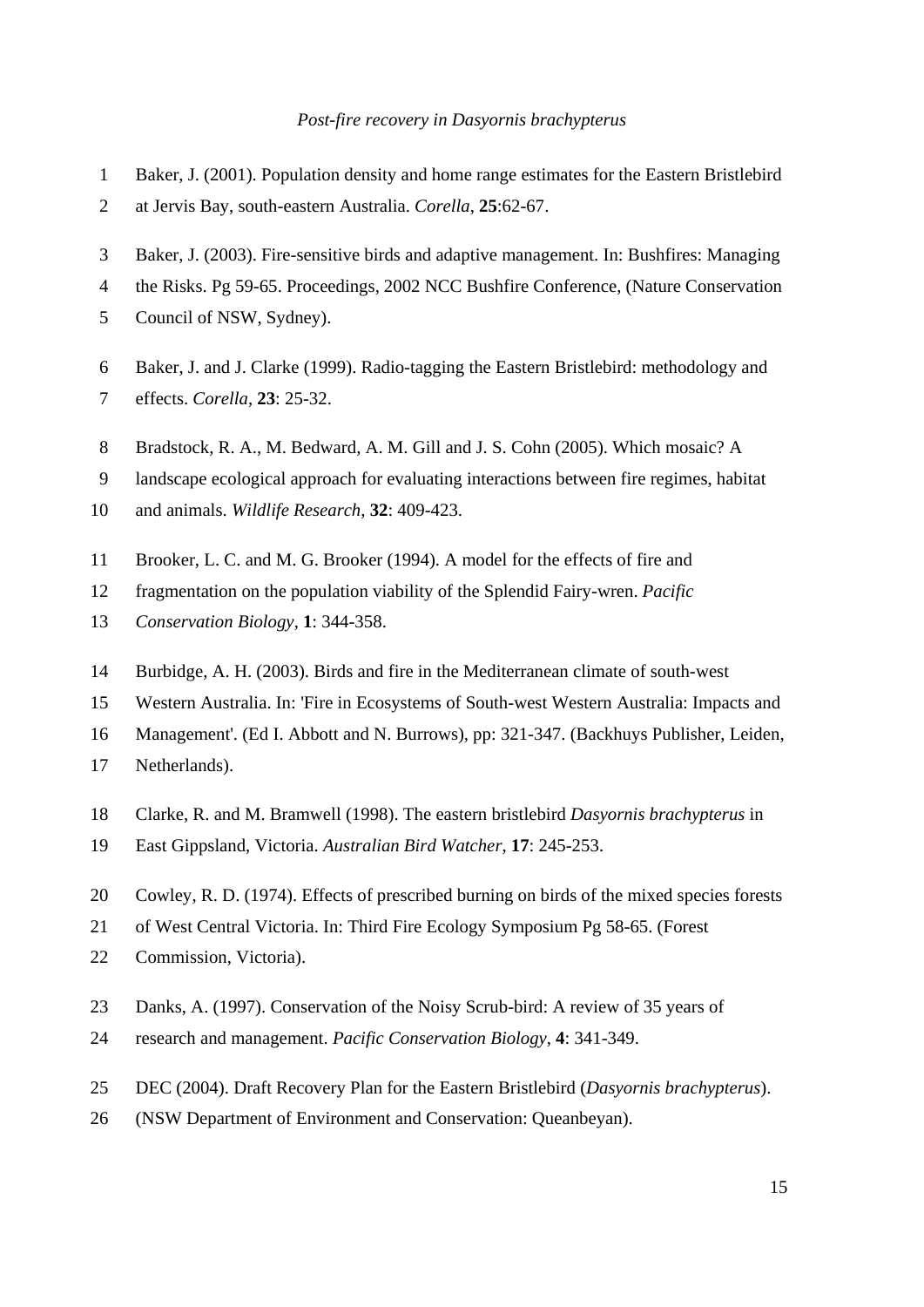- 1 Garnett, S. T. and G. M. Crowley (2000). 'The Action Plan for Australian Birds 2000'.
- 2 (Environment Australia, Canberra).
- 3 Gill, A. M. (1981). Adaptive responses of Australian vascular plant species to fires. In:
- 4 'Fire and the Australian Biota'. (Ed A. M. Gill, R. H. Groves and I. R. Noble), pp: 243-
- 5 271. (Australian Academy of Science, Canberra).
- 6 Hartley, L. and J. Kikkawa (1994). The Population Management of the Eastern
- 7 Bristlebird (*Dasyornis brachypterus*). (Report for the Department of Environment and
- 8 Heritage, Queensland National Parks and Wildlife Service:
- 9 Higgins, P. J. and J. M. Peter (2002). 'Handbook of Australian, New Zealand and

10 Antarctic Birds. Vol 6: Pardalotes to Shrike-thrushes'. (Oxford University Press,

- 11 Melbourne).
- 12 Keith, D. A., W. L. McCaw and R. J. Whelan (2002). Fire regimes in Australian
- 13 heathlands and their effects on plants and animals. In: 'Flammable Australia. The fire
- 14 regimes and biodiversity of a continent'. (Ed R. A. Bradstock, J. E. Williams and A. M.
- 15 Gill), pp: 199-237. (Cambridge University Press, Cambridge).
- 16 Kemp, E. M. (1981). Pre-Quaternary fire in Australia. In: 'Fire and the Australian Biota'.
- 17 (Ed A. M. Gill, R. H. Groves and I. R. Noble), pp: 3-21. (Australian Academy of Science,
- 18 Canberra).
- 19 Lamb, D., M. H. Turnbull and N. Meyers (1993). Eastern Bristlebird Habitat Assessment
- 20 in Southern Queensland and Northern New South Wales. (Report to Australian National
- 21 Parks and Wildlife Service:
- 22 Loyn, R. H. (1997). Effects of an extensive wildfire on birds in far eastern Victoria.
- 23 *Pacific Conservation Biology*, **3**: 221-234.
- 24 McFarland, D. (1988). The composition, microhabitat use and response to fire of the
- 25 avifauna of subtropical heathlands in Cooloola National Park, Queensland. *Emu*, **88**: 249-
- 26 257.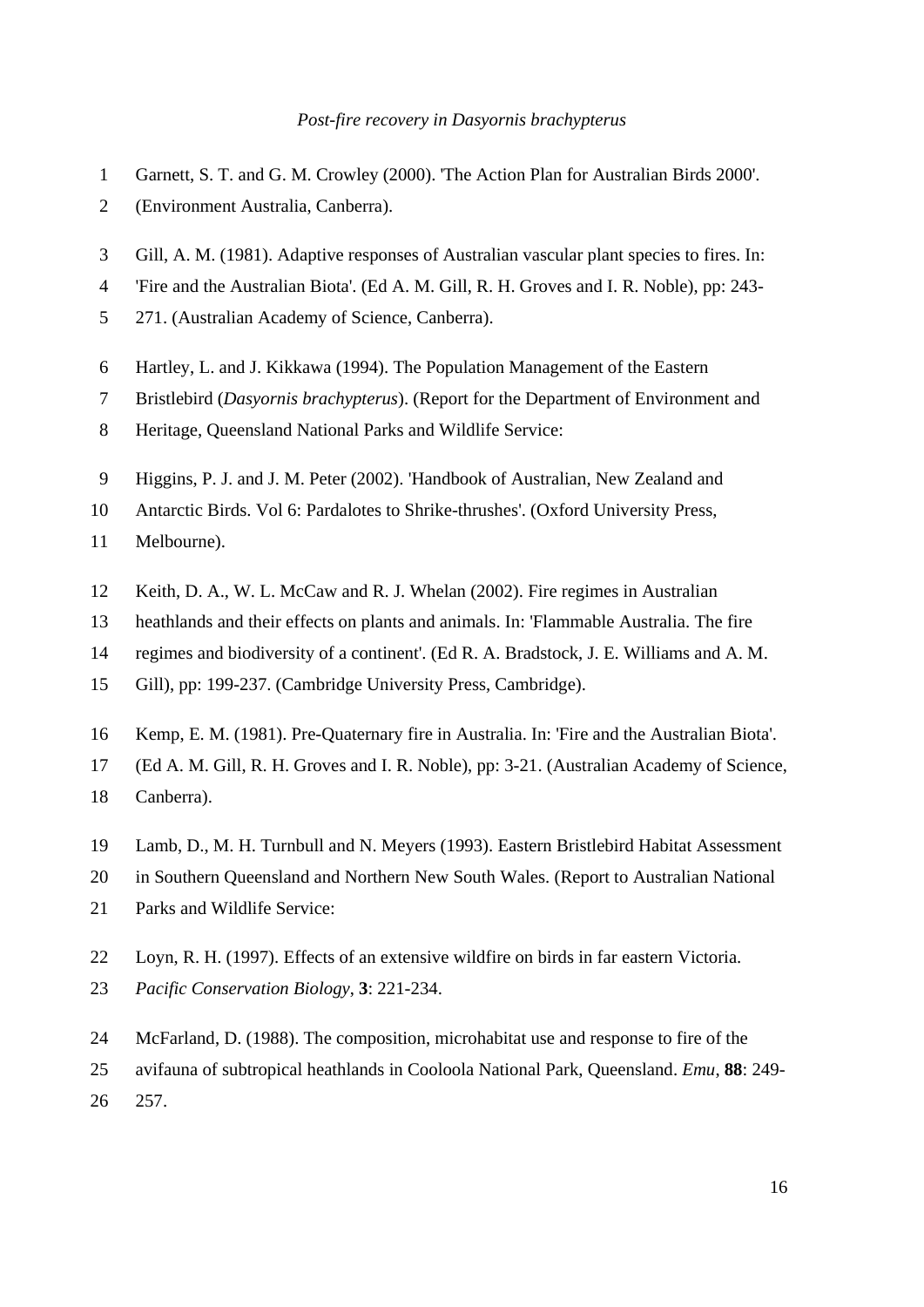- 1 Newton, I. (1992). Experiments on the limitation of bird numbers by territorial behaviour.
- 2 *Biological Reviews of the Cambridge Philosophical Society*, **67**: 129-173.
- 3 Pyke, G. H., R. Saillard and J. Smith (1995). Abundance of Eastern Bristlebirds in
- 4 relation to habitat and fire history. *Emu*, **95**: 106-110.
- 5 Recher, H. F. and P. E. Christensen (1981). Fire and the evolution of the Australia biota.
- 6 In: 'Ecological biogeography of Australia'. (Ed A. Keast), pp: 135-162. (The Hague,
- 7 Boston London).
- 8 Reilly, P. N. (1991). The effect of wildfire on bird populations in a Victorian coastal
- 9 habitat. *Emu*, **91**: 100-106.
- 10 Rowley, I. and M. G. Brooker (1987). The response of a small insectivorous bird to fire
- 11 in heathlands. In: 'Nature Conservation: The role of remnants of native vegetation'. (Ed
- 12 D. A. Saunders, G. W. Arnold, A. A. Burbidge and A. J. M. Hopkins), pp: 211-218.
- 13 (Surrey Beatty & Sons and CSIRO,
- 14 Russell, E. M. and I. Rowley (1993). Demography of the cooperatively breeding Splendid
- 15 Fairy-wren, *Malurus splendens* (Maluridae). *Australian Journal of Zoology*, **41**: 475-505.
- 16 Smith, G. T. (1977). The effect of environmental change on six rare birds. *Emu*, **77**: 173- 17 179.
- 18 Smith, G. T. (1987). Observations on the biology of the Western Bristlebird *Dasyornis*
- 19 *longirostris*. *Emu*, **87**: 111-118.
- 20 Smith, P. (1989). Changes in a forest bird community during a period of fire and drought
- 21 near Bega, New South Wales. *Australian Journal of Ecology*, **14**: 41-54.
- 22 Taws, N. (1998). Fire and vegetation management in Jervis Bay Territory. (Report to
- 23 Environment Australia. Taws Botanical Research: Canberra).
- 24 Whelan, R. J. (1995). 'The Ecology of Fire'. (Cambridge University Press, Cambridge).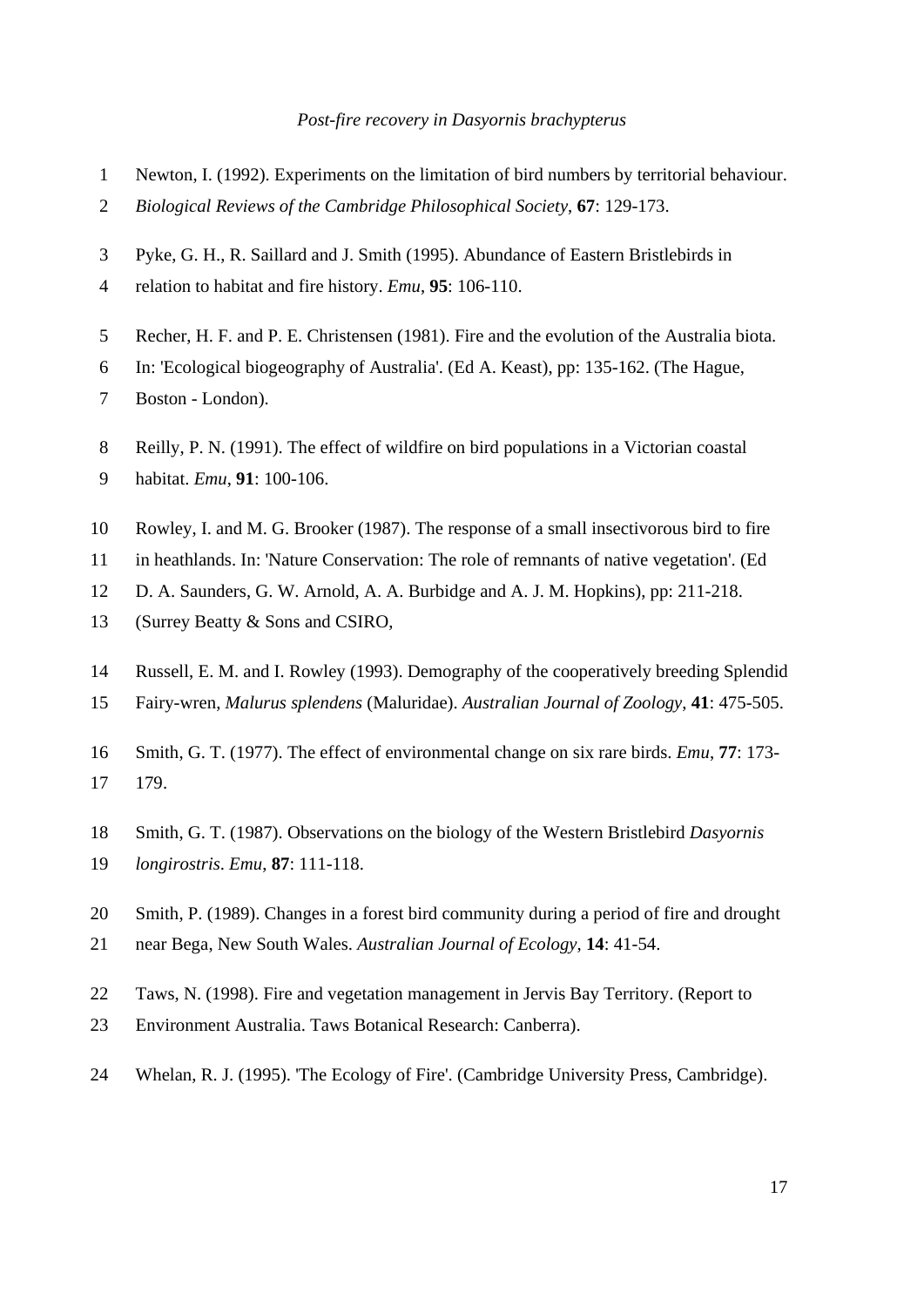- 1 Whelan, R. J., L. Rodgerson, C. R. Dickman and E. F. Sutherland (2002). Critical life
- 2 cycles of plants and animals: developing a process-based understanding of population
- 3 changes in fire-prone landscapes. In: 'Flammable Australia. The fire regimes and
- 4 biodiversity of a continent.' (Ed R. A. Bradstock, J. E. Williams and A. M. Gill), pp: 94-
- 5 124. (Cambridge University Press, Cambridge).
- 6 Woinarski, J. C. Z. and H. F. Recher (1997). Impact and response: A review of the effects
- 7 of fire on the Australian avifauna. *Pacific Conservation Biology*, **3**: 183-205.
- 8 Wooller, R. D. and K. S. Brooker (1980). The effects of control burning on some birds of
- 9 the understorey in Karri forest. *Emu*, **80**: 165-166.
- 10 Wooller, R. D. and M. C. Calver (1988). Changes in assemblage of small birds in the
- 11 understorey of dry sclerophyll forest in south-western Australia after fire. *Australian*
- 12 *Wildlife Research*, **15**: 331-338.
- 13
- 14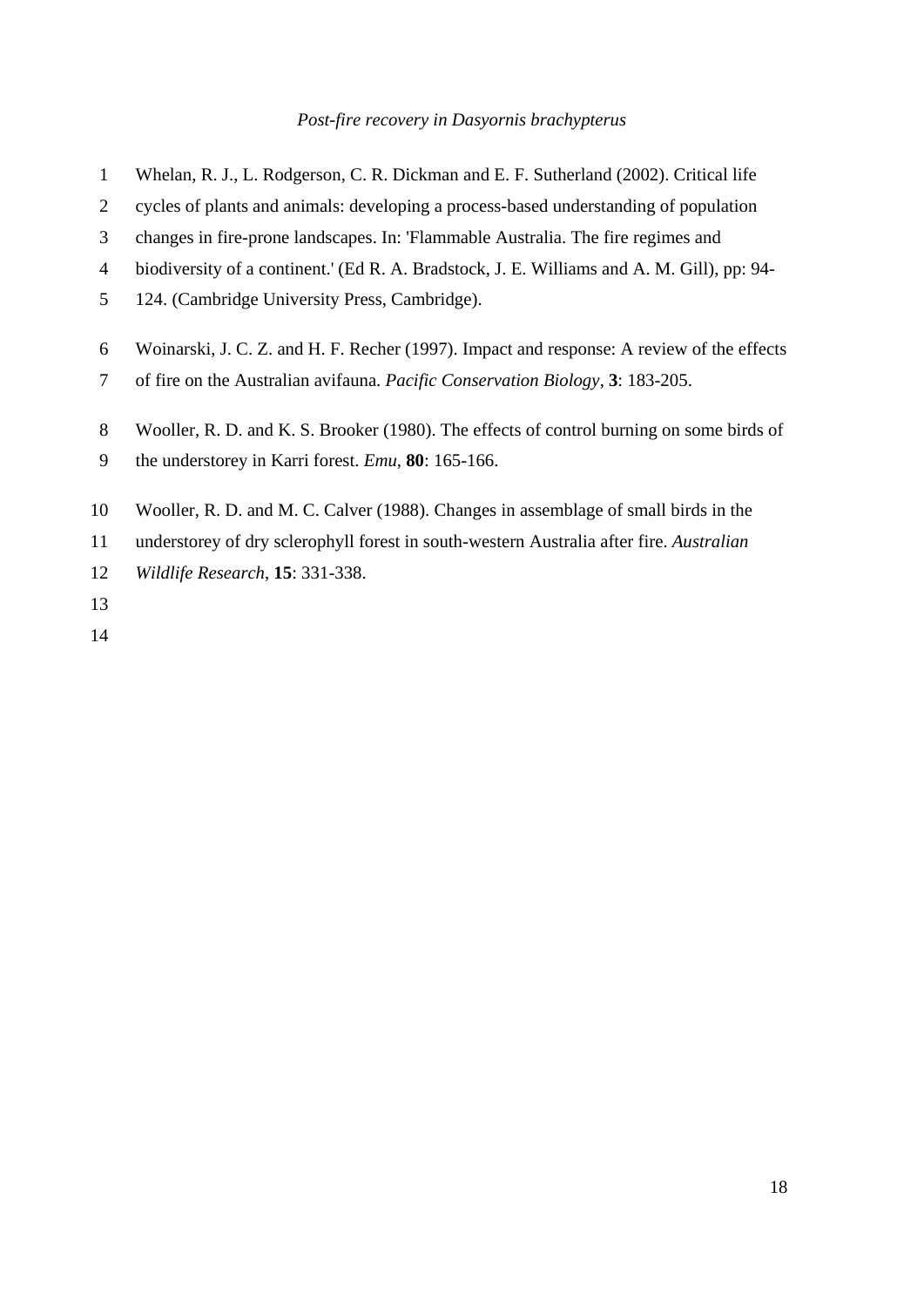

*Post-fire recovery in Dasyornis brachypterus* 



- 3 black lines are the two transects and the grey dots are the 92 call playback locations.
- 
- 
-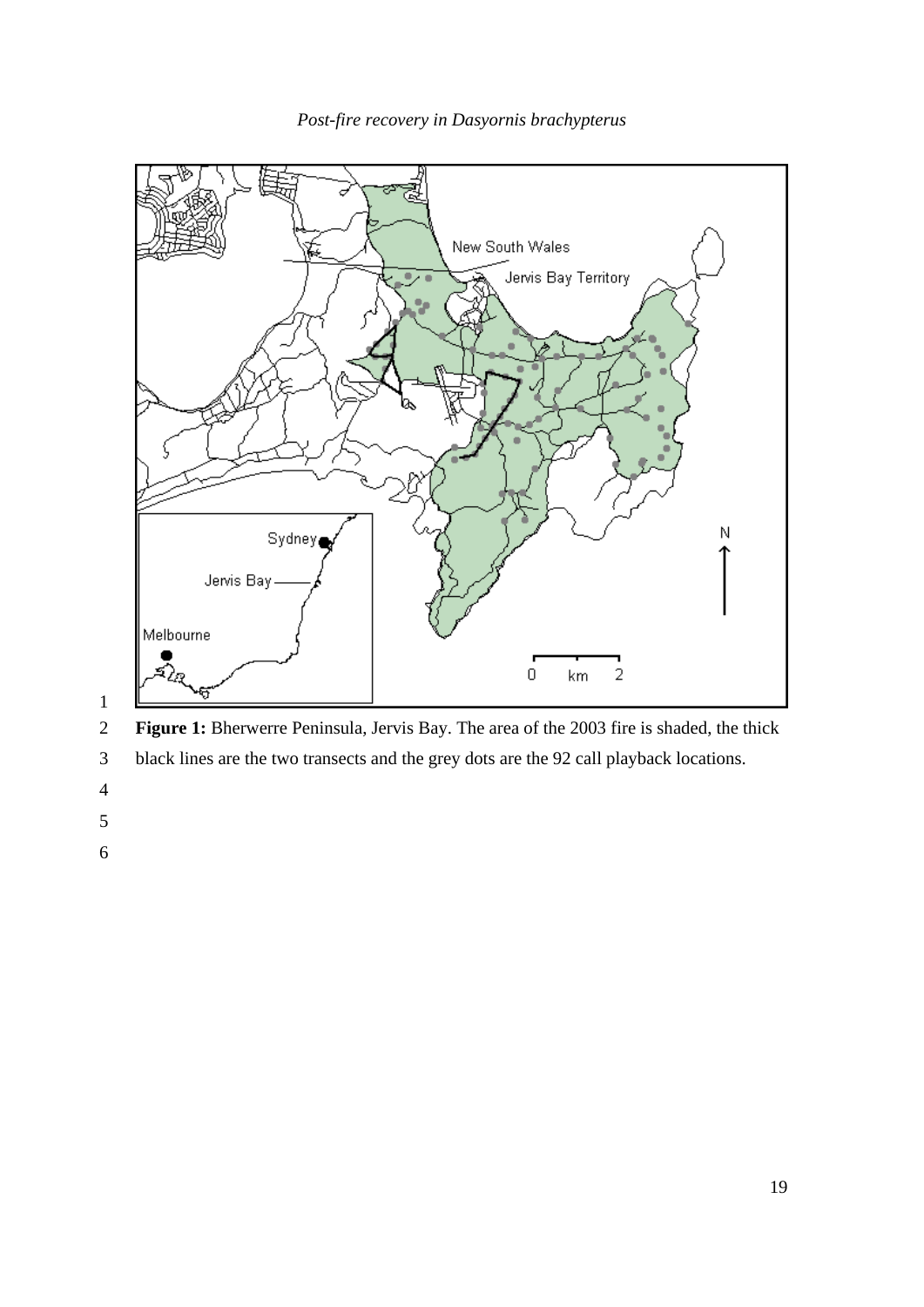*Post-fire recovery in Dasyornis brachypterus* 



2 **Figure 2:** Number of eastern bristlebirds ( $\pm$  sd) observed per 500 metres in the months 3 around the fire.  $\Box$  unburnt habitat (following the fire),  $\Box$  burnt edge habitat (following 4 the fire),  $\blacksquare$  burnt habitat (following the fire). Data are means of 2 (unburnt), 3 (burnt 5 edge) and 2 (burnt) replicate segments over both transects.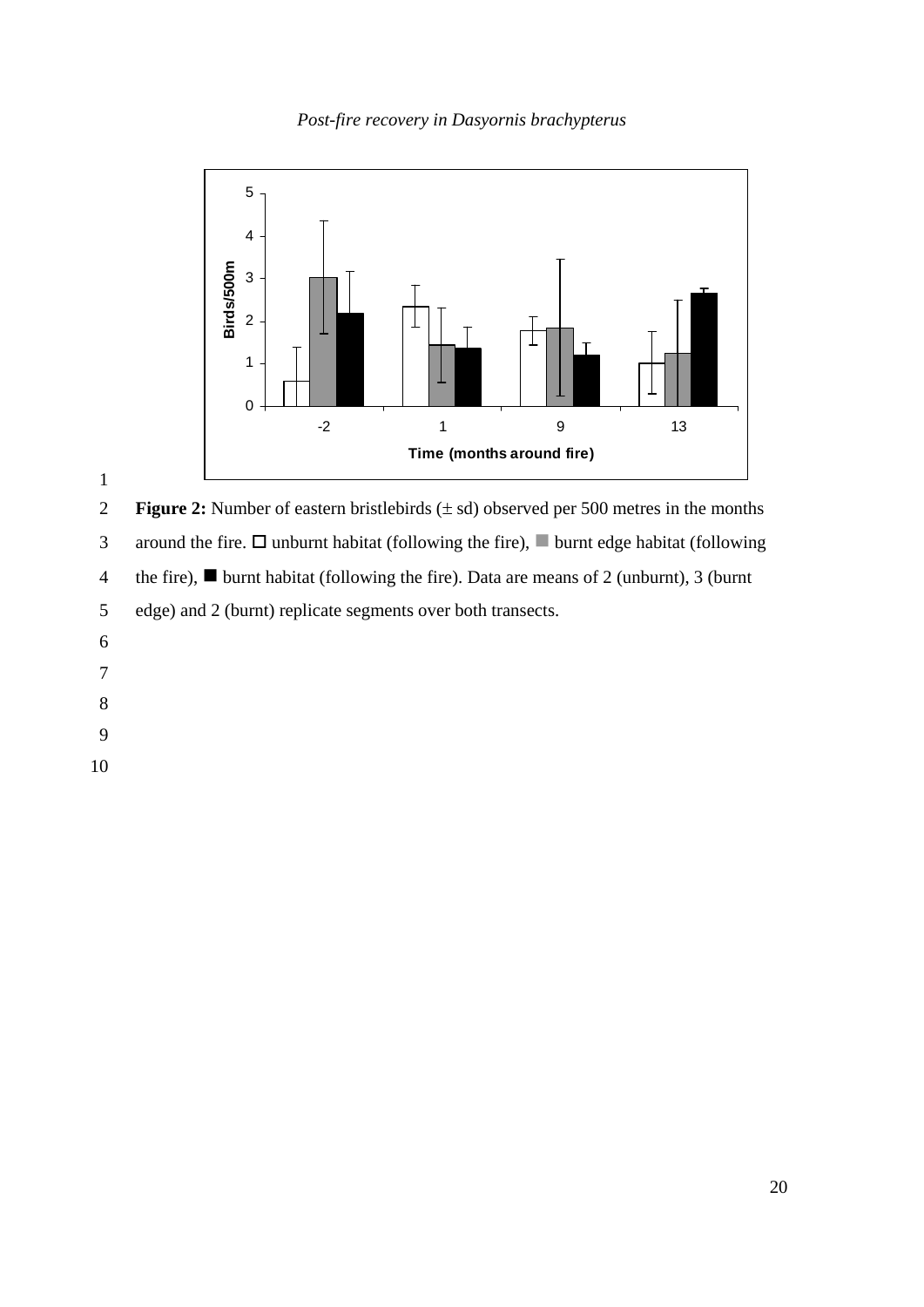- 1 **Table 1: Comparison among fire categories in the numbers of sites with eastern**
- 2 **bristlebirds.**
- 3 Surveys were conducted two weeks post-fire and the number of eastern bristlebirds
- 4 expected was obtained from a contingency table. Surveyed column indicates the total
- 5 number of sites surveyed in each fire intensity category.
- 6

| Vegetation category | Sites with birds | Expected | Surveyed |
|---------------------|------------------|----------|----------|
| High-intensity      |                  | h        | 24       |
| Moderate-intensity  | 11               |          | 35       |
| Low-intensity       | 8                |          | 16       |
| Burnt edge          | 3                |          |          |

7

8

9